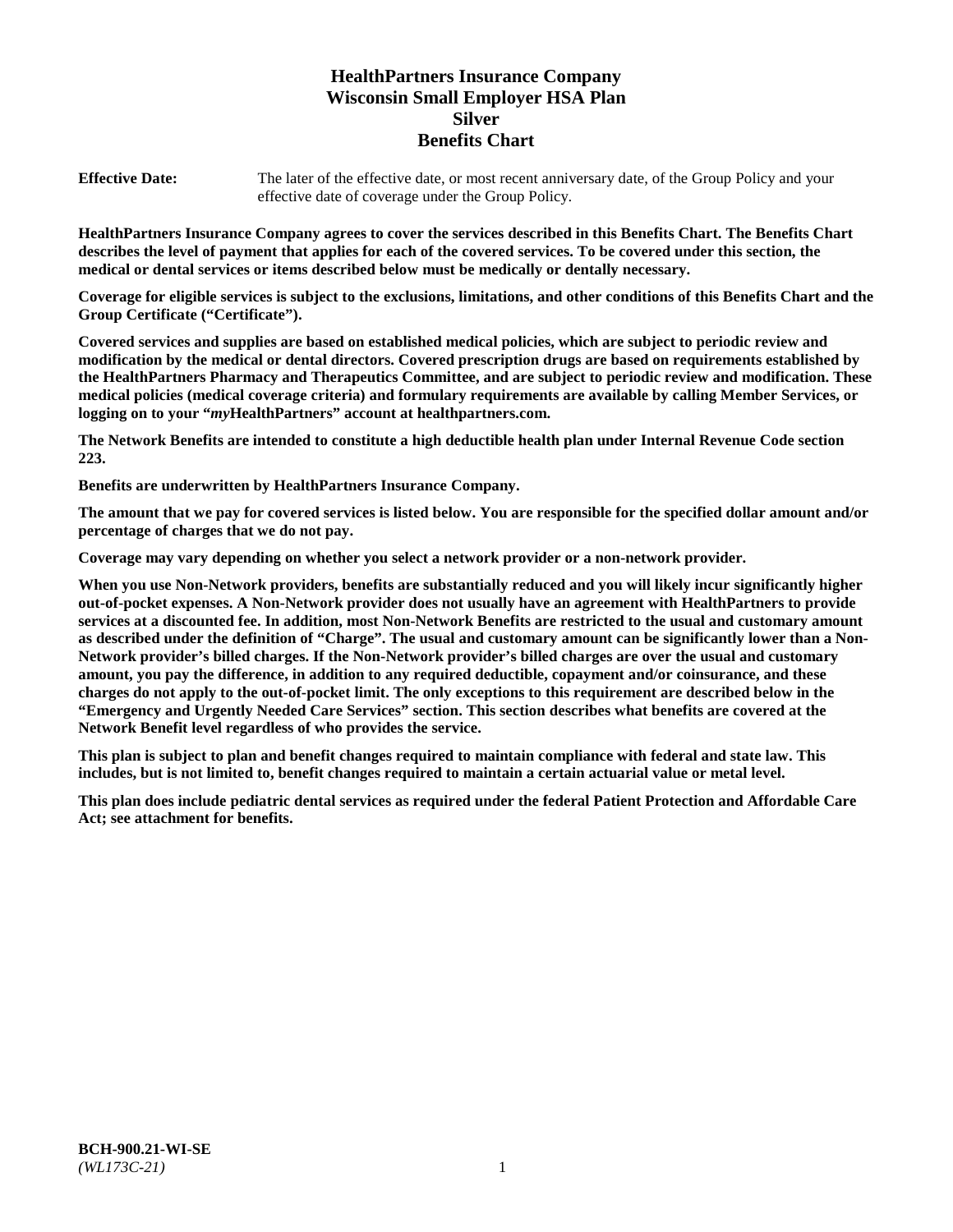# **These definitions apply to this Benefits Chart. They also apply to the Certificate.**

| <b>Biosimilar Drug:</b> | A prescription drug, approved by the Food and Drug Administration (FDA), that the FDA has<br>determined is biosimilar to and interchangeable with a biological brand name drug. Biosimilar<br>drugs are not considered generic drugs and are not covered under the generic drug benefit.                                                                                                                                                                                                                                                                                                                                                     |
|-------------------------|----------------------------------------------------------------------------------------------------------------------------------------------------------------------------------------------------------------------------------------------------------------------------------------------------------------------------------------------------------------------------------------------------------------------------------------------------------------------------------------------------------------------------------------------------------------------------------------------------------------------------------------------|
| <b>Brand Name Drug:</b> | A prescription drug, approved by the Food and Drug Administration (FDA), that is manufactured,<br>sold, or licensed for sale under a trademark by the pharmaceutical company that originally<br>researched and developed the drug. Brand name drugs have the same active-ingredient formula as<br>the generic version of the drug. However, generic drugs are manufactured and sold by other drug<br>manufacturers and are generally not available until after the patent on the brand name drug has<br>expired. A few brand name drugs may be covered at the generic drug benefit level if this is<br>indicated on the formulary.           |
| <b>Calendar Year</b>    | This is the 12-month period beginning 12:01 A.M. Central Time, on January 1, and ending 12:00<br>A.M. Central Time of the next following December 31.                                                                                                                                                                                                                                                                                                                                                                                                                                                                                        |
| <b>Charge:</b>          | For covered services delivered by a network provider, this is the provider's discounted fee for a<br>given medical/surgical service, procedure or item.                                                                                                                                                                                                                                                                                                                                                                                                                                                                                      |
|                         | For covered services delivered by non-network providers, a contracted rate may apply if such<br>arrangement is available to HealthPartners.                                                                                                                                                                                                                                                                                                                                                                                                                                                                                                  |
|                         | For the usual and customary charge for covered services delivered by non-network providers, our<br>payment is calculated using one of the following options to be determined at HealthPartners'<br>discretion: 1) a percentage of the Medicare fee schedule; 2) a comparable schedule if the service is<br>not on the Medicare fee schedule; or 3) a commercially reasonable rate for such service.                                                                                                                                                                                                                                          |
|                         | The usual and customary charge is the maximum amount allowed that we consider in the<br>calculation of the payment of charges incurred for certain covered services. You must pay for any<br>charges above the usual and customary charge, and they do not apply to the out-of-pocket limit.                                                                                                                                                                                                                                                                                                                                                 |
|                         | A charge is incurred for covered ambulatory medical and surgical services, on the date the service<br>or item is provided. A charge is incurred for covered inpatient services, on the date of admission to<br>a hospital. To be covered, a charge must be incurred on or after your effective date and on or<br>before the termination date.                                                                                                                                                                                                                                                                                                |
| Copayment/Coinsurance:  | The specified dollar amount, or percentage, of charges incurred for covered services, which we do<br>not pay, but which you must pay, each time you receive certain medical services, procedures or<br>items. Our payment for those covered services or items begins after the copayment or coinsurance<br>is satisfied. Covered services or items requiring a copayment or coinsurance are specified in this<br>Benefits Chart.                                                                                                                                                                                                             |
|                         | For services provided by a network provider:<br>An amount which is listed as a flat dollar copayment is applied to a network provider's discounted<br>charge for a given service. However, if the network provider's discounted charge for a service or<br>item is less than the flat dollar copayment, you will pay the network provider's discounted charge.<br>An amount which is listed as a percentage of charges or coinsurance is based on the network<br>provider's discounted charges, calculated at the time the claim is processed, which may include an<br>agreed upon fee schedule rate for case rate or withhold arrangements. |
|                         | For services provided by a non-network provider:<br>Any copayment or coinsurance is applied to the lesser of the provider's charges or the usual and<br>customary charge for a service.                                                                                                                                                                                                                                                                                                                                                                                                                                                      |
|                         | A copayment or coinsurance is due at the time a service is provided, or when billed by the<br>provider. The copayment or coinsurance applicable for a scheduled visit with a HealthPartners<br>network provider will be collected for each visit, late cancellation and failed appointment.                                                                                                                                                                                                                                                                                                                                                  |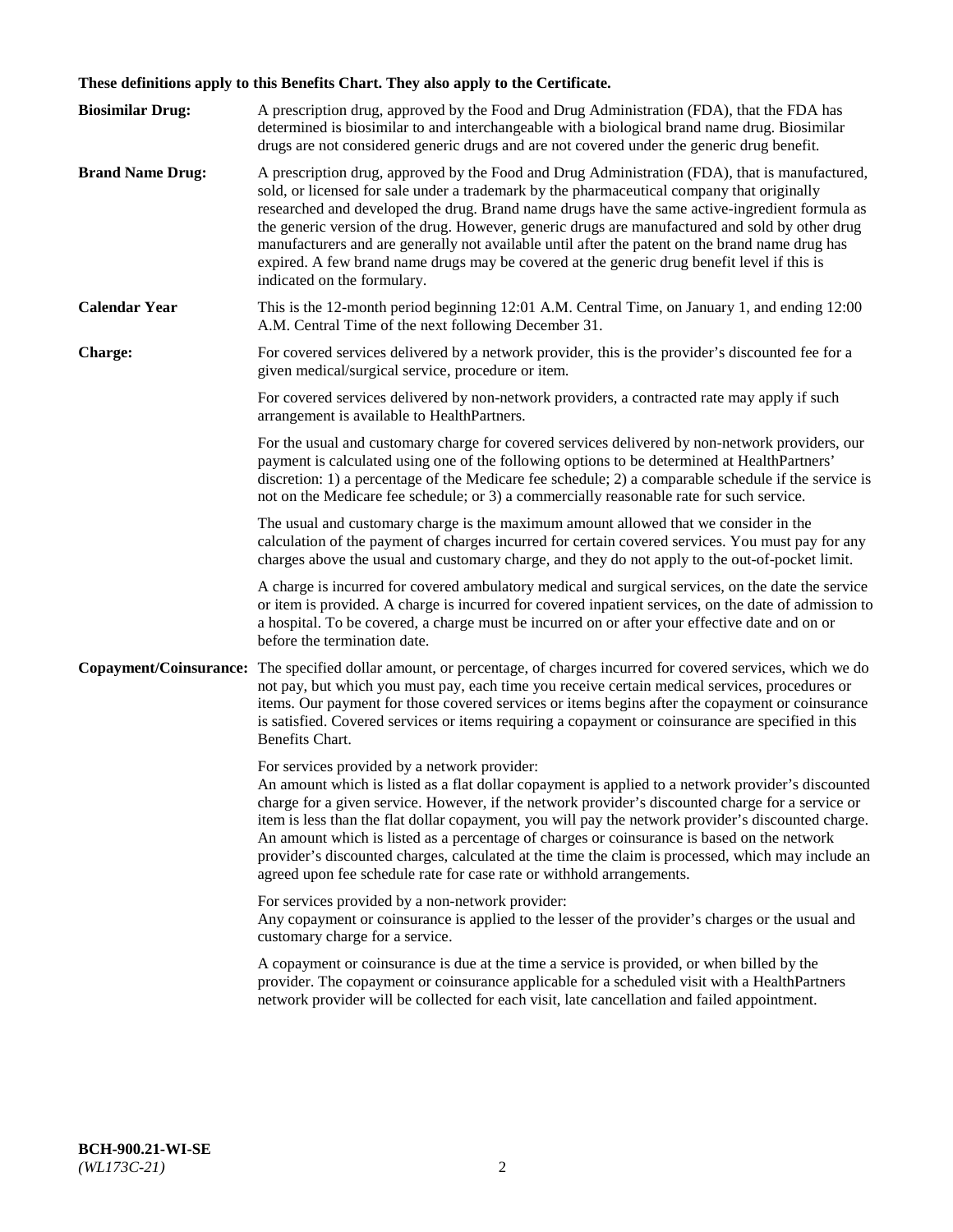| Deductible:                                | The specified dollar amount of charges incurred for covered services, which we do not pay, but an<br>enrollee or a family has to pay first in a calendar year. Our payment for those services or items<br>begins after the deductible is satisfied. For network providers, the amount of the charges that apply<br>to the deductible are based on the network provider's discounted charges, calculated at the time<br>the claim is processed, which may include an agreed upon fee schedule rate for case rate or<br>withhold arrangements. For non-network providers, the amount of charges that apply to the<br>deductible are the lesser of the provider's charges or the usual and customary charge for a service. |
|--------------------------------------------|-------------------------------------------------------------------------------------------------------------------------------------------------------------------------------------------------------------------------------------------------------------------------------------------------------------------------------------------------------------------------------------------------------------------------------------------------------------------------------------------------------------------------------------------------------------------------------------------------------------------------------------------------------------------------------------------------------------------------|
|                                            | Any amounts paid or reimbursed by a third party, including but not limited to: point of service<br>rebates, manufacturer coupons, manufacturer debits cards or other forms of direct reimbursement<br>to an Insured for a product or service, will not apply toward your deductible, to the extent<br>permitted under state and federal law.                                                                                                                                                                                                                                                                                                                                                                            |
|                                            | Your plan has an embedded deductible. This means once an Insured meets the individual<br>deductible, the plan begins paying benefits for that person. If two or more members of the family<br>meet the family deductible, the plan begins paying benefits for all members of the family,<br>regardless of whether each Insured has met the individual deductible. However, an Insured may<br>not contribute more than the individual deductible toward the family deductible.                                                                                                                                                                                                                                           |
|                                            | All services are subject to the deductible unless otherwise indicated below in this Benefits Chart.                                                                                                                                                                                                                                                                                                                                                                                                                                                                                                                                                                                                                     |
| <b>Formulary:</b>                          | This is a current list, which may be revised from time to time, of prescription drugs, medications,<br>equipment and supplies covered by us as indicated in this Benefits Chart which are covered at the<br>highest benefit level. Some drugs on the formulary may require prior authorization to be covered<br>as formulary drugs. The formulary, and information on drugs that require prior authorization, are<br>available by calling Member Services, or logging on to your "myHealthPartners" account at<br>healthpartners.com.                                                                                                                                                                                   |
| <b>Generic Drug:</b>                       | A prescription drug, approved by the Food and Drug Administration (FDA), that the FDA has<br>determined is comparable to a brand name drug product in dosage form, strength, route of<br>administration, quality, intended use and documented bioequivalence. Generally, generic drugs<br>cost less than brand name drugs. Some brand name drugs may be covered at the generic drug<br>benefit level if this is indicated on the formulary.                                                                                                                                                                                                                                                                             |
| <b>Lifetime Maximum</b><br><b>Benefit:</b> | The specified coverage limit actually paid by us for services and/or charges incurred by you for any<br>given procedure or diagnosis. Payment of benefits under this Benefits Chart ceases when that lifetime<br>maximum benefit is reached. You have to pay for any subsequent charges.                                                                                                                                                                                                                                                                                                                                                                                                                                |
| <b>Non-Formulary Drug:</b>                 | This is a prescription drug, approved by the Food and Drug Administration (FDA), that is not on<br>the formulary, is medically necessary and is not investigative or experimental or otherwise<br>excluded under the Certificate.                                                                                                                                                                                                                                                                                                                                                                                                                                                                                       |
|                                            | Out-of-Pocket Expenses: You pay the specified copayments/coinsurance and deductibles applicable for particular services,<br>subject to the out-of-pocket limit described below. These amounts are in addition to the monthly<br>premium payments.                                                                                                                                                                                                                                                                                                                                                                                                                                                                       |
| <b>Out-of-Pocket Limit:</b>                | You pay the copayments/coinsurance and deductibles for covered services, to the individual or<br>family out-of-pocket limit. Thereafter we cover 100% of the charges incurred for all other covered<br>services, for the rest of the calendar year. You pay amounts greater than the out-of-pocket limit if<br>you exceed any lifetime maximum benefit or any visit or day limits.                                                                                                                                                                                                                                                                                                                                      |
|                                            | Non-Network Benefits above the usual and customary charge (see definition of charge above) do<br>not apply to the out-of-pocket limit.                                                                                                                                                                                                                                                                                                                                                                                                                                                                                                                                                                                  |
|                                            | Non-Network Benefits for transplant surgery do not apply to the out-of-pocket limit.                                                                                                                                                                                                                                                                                                                                                                                                                                                                                                                                                                                                                                    |
|                                            | Any amounts paid or reimbursed by a third party, including but not limited to: point of service<br>rebates, manufacturer coupons, manufacturer debit cards or other forms of direct reimbursement to<br>an Insured for a product or service, will not apply as an out-of-pocket expense, to the extent<br>permitted under state and federal law.                                                                                                                                                                                                                                                                                                                                                                        |
|                                            | You are responsible to keep track of the out-of-pocket expenses. Contact Member Services for<br>assistance in determining the amount paid by the enrollee for specific eligible services received.<br>Claims for reimbursement under the out-of-pocket limit provisions are subject to the same time<br>limits and provisions described under the "Claims Provisions" section of the Certificate.                                                                                                                                                                                                                                                                                                                       |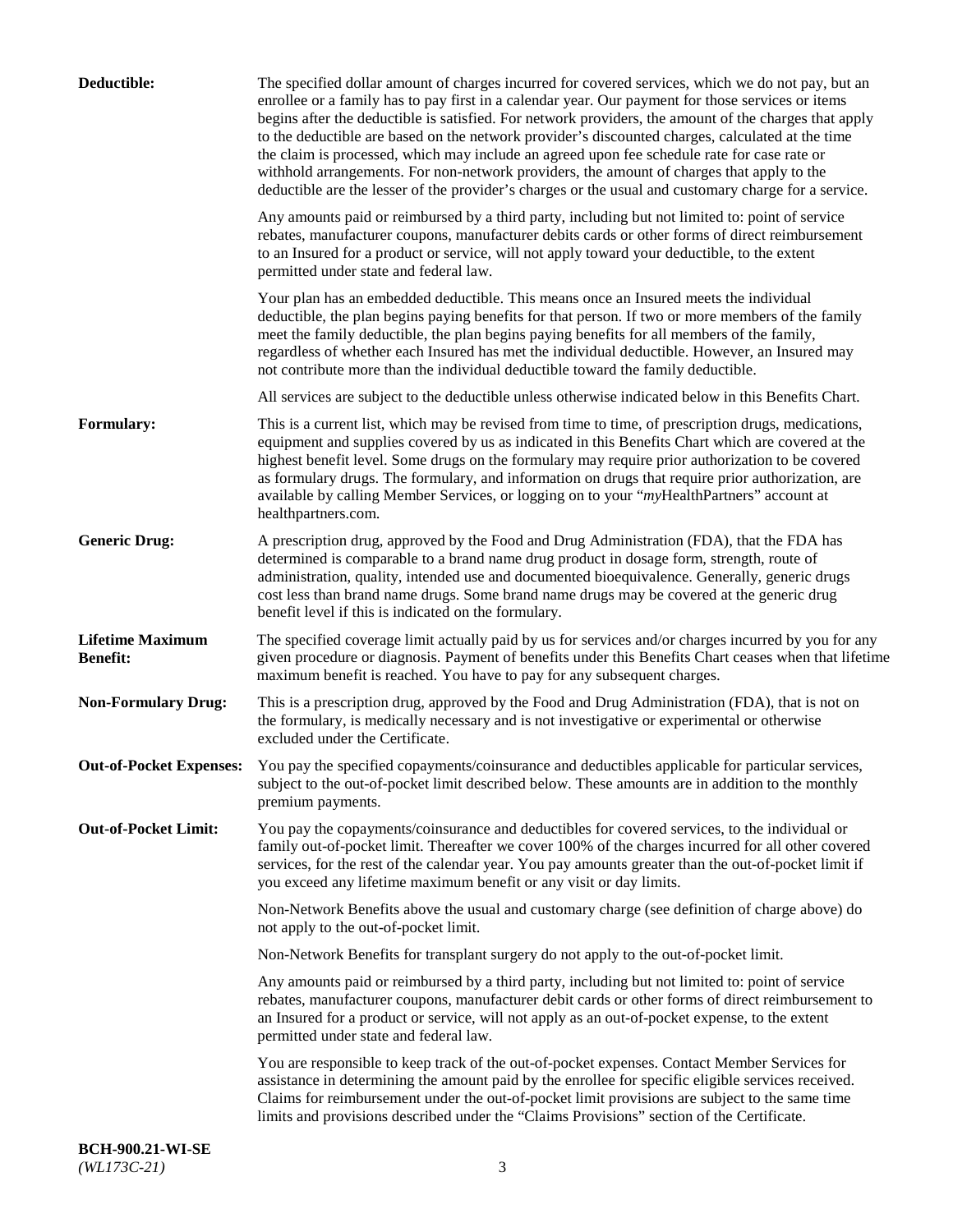**Specialty Drug List:** This is a current list, which may be revised from time to time, of prescription drugs, medications, equipment and supplies, which are typically bio-pharmaceuticals. The purpose of a specialty drug list is to facilitate enhanced monitoring of complex therapies used to treat specific conditions. Specialty drugs are covered by us as indicated in this Benefits Chart. The specialty drug list is available by calling Member Services, or logging on to your "*my*HealthPartners" account at [healthpartners.com.](http://www.healthpartners.com/) **virtuwell:** This is an online service that you may use to receive a diagnosis and treatment for certain routine conditions, such as a cold and flu, ear pain and sinus infections. You may access the virtuwell

website at [virtuwell.com.](http://www.virtuwell.com/)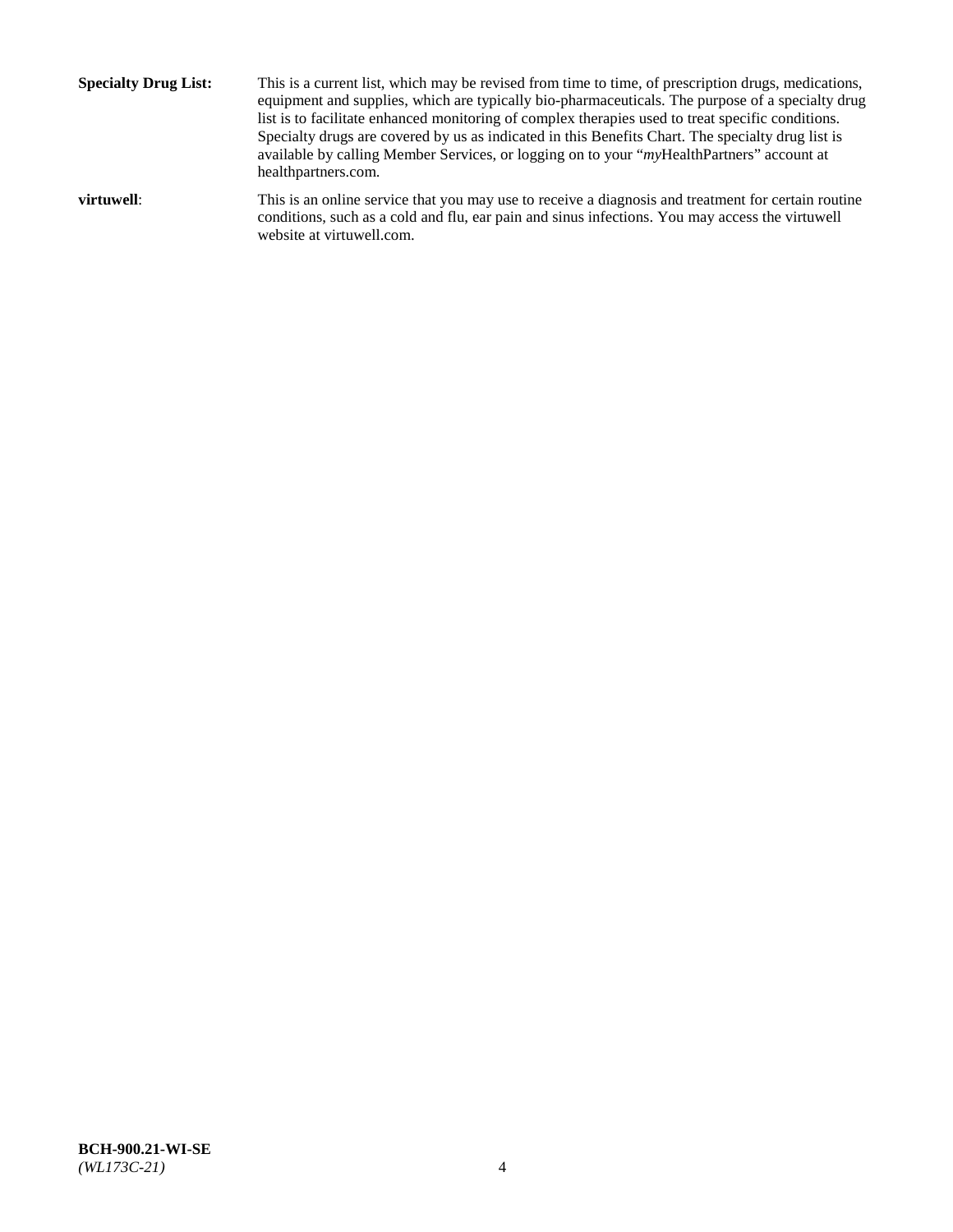## **DEDUCTIBLES AND OUT-OF-POCKET LIMITS**

#### **Individual Calendar Year Deductible**

| <b>Network Benefits</b> | <b>Non-Network Benefits</b> |
|-------------------------|-----------------------------|
| \$5,000                 | \$10,000                    |

#### **Family Calendar Year Deductible**

| <b>Network Benefits</b> | <b>Non-Network Benefits</b> |
|-------------------------|-----------------------------|
| \$10,000                | \$20,000                    |

Separate deductibles must be satisfied under the Network Benefits and Non-Network Benefits.

Your plan has an embedded deductible. This means once an Insured meets the individual deductible, the plan begins paying benefits for that person. If two or more members of the family meet the family deductible, the plan begins paying benefits for all members of the family, regardless of whether each Insured has met the individual deductible. However, an Insured may not contribute more than the individual deductible toward the family deductible.

Any amounts paid or reimbursed by a third party, including but not limited to: point of service rebates, manufacturer coupons, manufacturer debits cards or other forms of direct reimbursement to an Insured for a product or service, will not apply toward your deductible, to the extent permitted under state and federal law.

#### **Individual Calendar Year Out-of-Pocket Limit**

| <b>Network Benefits</b> | <b>Non-Network Benefits</b> |
|-------------------------|-----------------------------|
| \$5,250                 | \$30,000                    |

#### **Family Calendar Year Out-of-Pocket Limit**

| <b>Network Benefits</b> | Non-Network Benefits |
|-------------------------|----------------------|
| \$10,500                | \$60,000             |

Separate Out-of-Pocket Limits must be satisfied under Network Benefits and Non-Network Benefits.

Non-Network Benefits above the usual and customary charge will not apply to the individual or family Out-of-Pocket Limit.

Non-Network Benefits for transplant surgery do not apply to the Out-of-Pocket Limit.

Any amounts paid or reimbursed by a third party, including but not limited to: point of service rebates, manufacturer coupons, manufacturer debit cards or other forms of direct reimbursement to an Insured for a product or service, will not apply as an out-of-pocket expense, to the extent permitted under state and federal law.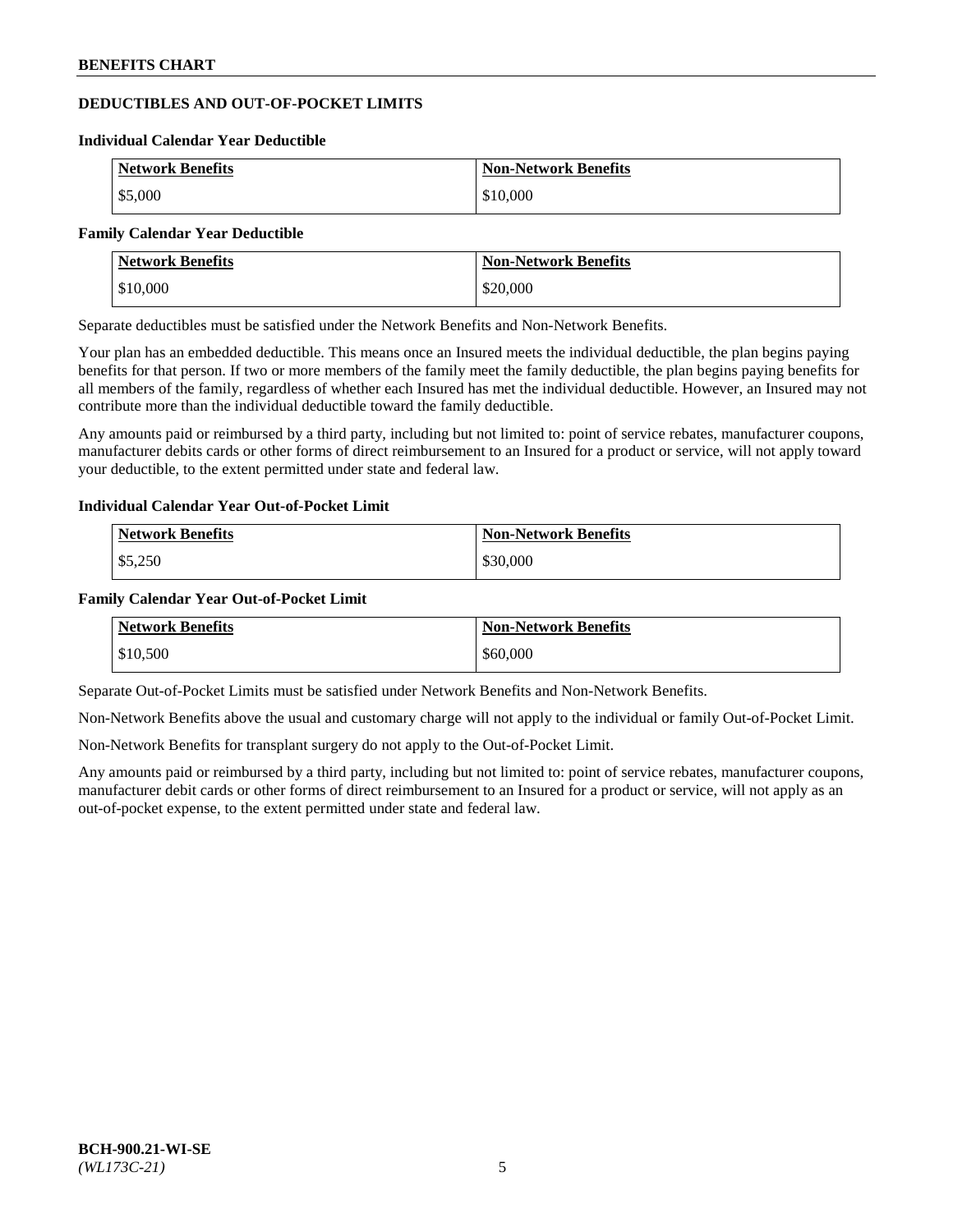## **AMBULANCE AND MEDICAL TRANSPORTATION**

### **Covered Services:**

We cover ambulance and medical transportation for medical emergencies and as shown below.

We also cover medically necessary, non-emergency transportation if it meets our medical coverage criteria. Covered services and supplies are based on established medical policies, which are subject to periodic review and modification by the medical directors. These medical policies (medical coverage criteria) and applicable prior authorization requirements are available by calling Member Services, or logging on to your "*my*HealthPartners" account a[t healthpartners.com.](https://www.healthpartners.com/hp/index.html)

### **Ambulance and Medical Transportation (other than non-emergency fixed wing air ambulance transportation)**

| <b>Network Benefits</b>       | <b>Non-Network Benefits</b> |
|-------------------------------|-----------------------------|
| 100% of the charges incurred. | See Network Benefits.       |

### **Non-Emergency Fixed Wing Air Ambulance Transportation**

| <b>Network Benefits</b>       | <b>Non-Network Benefits</b>  |
|-------------------------------|------------------------------|
| 100% of the charges incurred. | 50% of the charges incurred. |

### **Not Covered:**

See "Services Not Covered" in the Certificate.

### **AUTISM TREATMENT**

### **Covered Services:**

Your network provider will coordinate the prior authorization process for any autism treatment services. You may call Member Services at 952-883-5000 or toll-free at 1-800-883-2177 if you have any questions or concerns regarding the authorization process.

Please call Member Services at 952-883-5000 or toll-free at 1-800-883-2177 to request authorization for autism treatment services from a non-network provider.

We cover prior authorized evidence-based intensive-level and nonintensive-level treatment of autism spectrum disorders (autism disorder, Asperger's syndrome or pervasive development disorder not otherwise specified).

Covered services are based on established medical policies, which are subject to periodic review and modification by the medical or dental directors. These medical policies (medical coverage criteria) are available by calling Member Services, or logging on to your "*my*HealthPartners" account at [healthpartners.com.](https://www.healthpartners.com/hp/index.html)

**Intensive-Level Services** for children diagnosed with autism spectrum disorders. Intensive-level services must begin on or after two years of age and end before nine years of age. Intensive-level services, on average, are services provided for more than 20 hours of treatment per week. (The average number of hours a week is calculated over a six-month period.)

| <b>Network Benefits</b>                  | <b>Non-Network Benefits</b>              |
|------------------------------------------|------------------------------------------|
| 100% of the charges incurred.            | 50% of the charges incurred.             |
| Limited to 235 visits per calendar year. | Limited to 235 visits per calendar year. |

The maximum number of visits is combined for Network Benefits and Non-Network Benefits.

### **Intensive-Level Services Lifetime Maximum Benefit**

| Network Benefits                                      | <b>Non-Network Benefits</b>                           |
|-------------------------------------------------------|-------------------------------------------------------|
| 4 years of cumulative services under this plan or any | 4 years of cumulative services under this plan or any |
| other plan.                                           | other plan.                                           |

The Lifetime Maximum Benefit is combined for Network Benefits and Non-Network Benefits.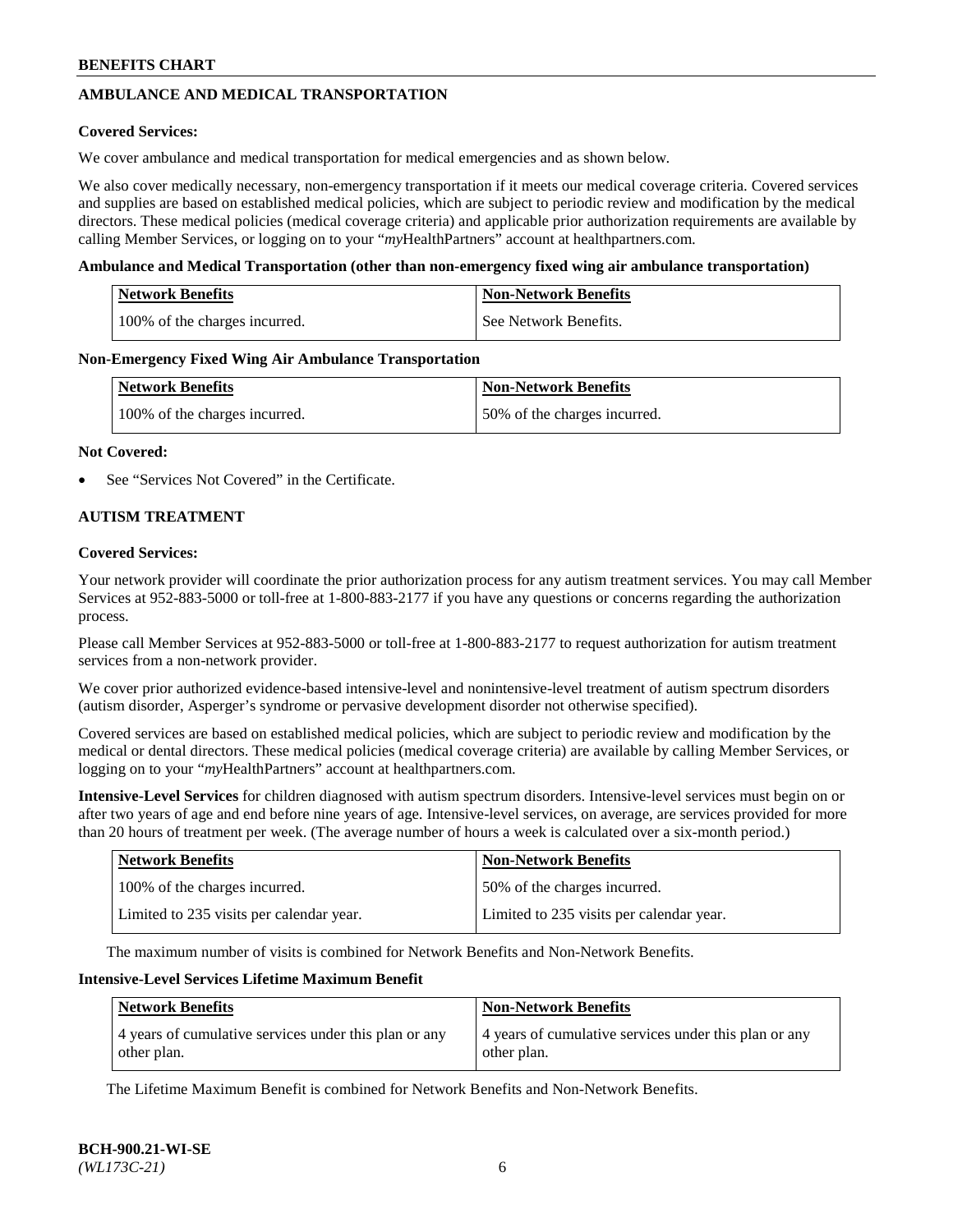#### **Nonintensive-Level Services** for Insureds diagnosed with autism spectrum disorders

| <b>Network Benefits</b>                  | <b>Non-Network Benefits</b>              |
|------------------------------------------|------------------------------------------|
| 100% of the charges incurred.            | 50% of the charges incurred.             |
| Limited to 120 visits per calendar year. | Limited to 120 visits per calendar year. |

The maximum number of visits is combined for Network Benefits and Non-Network Benefits.

### **Not Covered:**

See "Services Not Covered" in the Certificate.

## **BEHAVIORAL HEALTH SERVICES**

### **Covered Services:**

Covered services are based on established medical policies, which are subject to periodic review and modification by the medical directors. These medical policies (medical coverage criteria) are available by calling Member Services, or logging on to your "*my*HealthPartners" account at [healthpartners.com.](https://www.healthpartners.com/hp/index.html)

**Transitional Treatment Services.** These are services for the treatment of nervous or mental disorders, alcoholism or other drug abuse problems which are provided to an Insured in a less restrictive manner than are inpatient hospital services but in a more intensive manner than are outpatient services. Transitional treatment services are services offered by a provider, and certified by the Wisconsin Department of Health Services for each of the following (except the last bulleted item):

- Mental health services for covered adults in a day treatment program.
- Mental health services for covered children in a day hospital treatment program.
- Services for persons with chronic mental illness provided through a community support program.
- Residential treatment programs for alcohol and/or drug dependent covered persons.
- Alcohol and Other Drug Abuse (AODA) services in, a day treatment program.
- Services for persons who are experiencing a mental health crisis or who are in a situation likely to turn into a mental health crisis if support is not provided.
- Intensive outpatient programs for the treatment of psychoactive substance use disorders provided in accordance with the patient placement criteria of the American Society of Addiction Medicine.

### **Mental Health Services**

We cover services for mental health diagnoses as described in the Diagnostic and Statistical Manual of Mental Disorders – Fifth Edition (DSM 5) (most recent edition) that lead to significant disruption of function in your life.

We provide coverage for mental health treatment ordered by a Wisconsin court under a valid court order that is issued on the basis of a behavioral care evaluation performed by a licensed psychiatrist or doctoral level licensed psychologist, which includes a diagnosis and an individual treatment plan for care in the most appropriate, least restrictive environment. We must be given a copy of the court order and the behavioral care evaluation, and the service must be a covered benefit under this plan, and the service must be provided by a network provider, or other provider as required by law.

**Outpatient Services:** We cover medically necessary outpatient professional mental health services for evaluation, crisis intervention, and treatment of mental health disorders.

A comprehensive diagnostic assessment will be made of each patient as the basis for a determination by a mental health professional, concerning the appropriate treatment and the extent of services required.

Outpatient services we cover for a diagnosed mental health condition include the following:

- Individual, group, family and multi-family therapy.
- Medication management provided by a physician, certified nurse practitioner, or physician's assistant.
- Psychological testing services for the purposes of determining the differential diagnoses and treatment planning for patients currently receiving behavioral health services.
- Partial hospitalization services in a licensed hospital or community mental health center.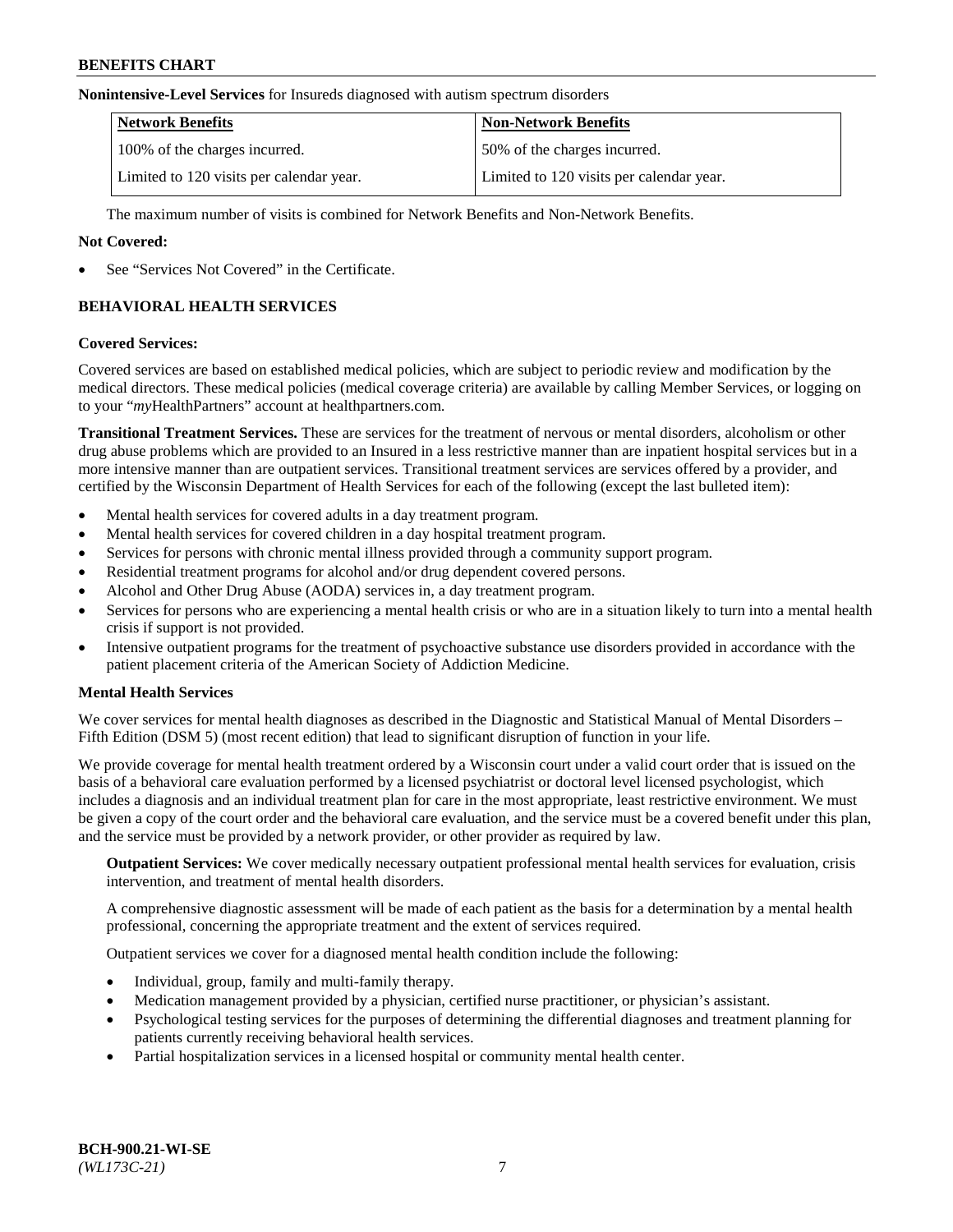- Psychotherapy and nursing services provided in the home if authorized by us.
- Treatment of gender dysphoria that meets medical coverage criteria.

| Network Benefits              | <b>Non-Network Benefits</b>  |
|-------------------------------|------------------------------|
| 100% of the charges incurred. | 50% of the charges incurred. |

#### **Group Therapy**

| Network Benefits              | <b>Non-Network Benefits</b>  |
|-------------------------------|------------------------------|
| 100% of the charges incurred. | 50% of the charges incurred. |

**Inpatient Services:** We cover medically necessary inpatient services in a hospital or licensed residential treatment facility and professional services for treatment of mental health disorders. Medical stabilization is covered under inpatient hospital services in the "Hospital and Skilled Nursing Facility Services" section.

We cover residential care for the treatment of eating disorders in a licensed facility, as an alternative to inpatient care, when it is medically necessary and your physician obtains authorization from us.

| <b>Network Benefits</b>       | <b>Non-Network Benefits</b>  |
|-------------------------------|------------------------------|
| 100% of the charges incurred. | 50% of the charges incurred. |

**Transitional Treatment Services:** We cover transitional treatment services described above for treatment of mental and nervous disorders.

| <b>Network Benefits</b>       | <b>Non-Network Benefits</b>  |
|-------------------------------|------------------------------|
| 100% of the charges incurred. | 50% of the charges incurred. |

### **Substance Abuse Treatment Services**

We cover medically necessary services for assessments by a licensed alcohol and drug counselor and treatment of Substance Related Disorders as defined in the latest edition of the DSM 5.

**Outpatient Services:** We cover medically necessary outpatient professional services for diagnosis and treatment of alcoholism and other drug abuse problems. Substance abuse treatment services must be provided by a program licensed by the local Department of Health Services. Outpatient services we cover for a diagnosed substance abuse disorder include the following:

- Individual, group, family, and multi-family therapy provided in an office setting.
- We cover opiate replacement therapy including methadone and buprenorphine treatment.

| <b>Network Benefits</b>       | <b>Non-Network Benefits</b>  |
|-------------------------------|------------------------------|
| 100% of the charges incurred. | 50% of the charges incurred. |

**Inpatient Services:** We cover medically necessary inpatient services in a hospital or a licensed residential primary treatment center.

We cover services provided in a hospital that is licensed by the local state and accredited by Medicare.

**Detoxification Services.** We cover detoxification services in a hospital or community detoxification facility if it is licensed by the local Department of Health Services.

| Network Benefits              | <b>Non-Network Benefits</b>  |
|-------------------------------|------------------------------|
| 100% of the charges incurred. | 50% of the charges incurred. |

**Transitional Treatment Services:** We cover transitional treatment services described above for treatment of alcoholism or other drug abuse problems.

| Network Benefits              | <b>Non-Network Benefits</b>  |
|-------------------------------|------------------------------|
| 100% of the charges incurred. | 50% of the charges incurred. |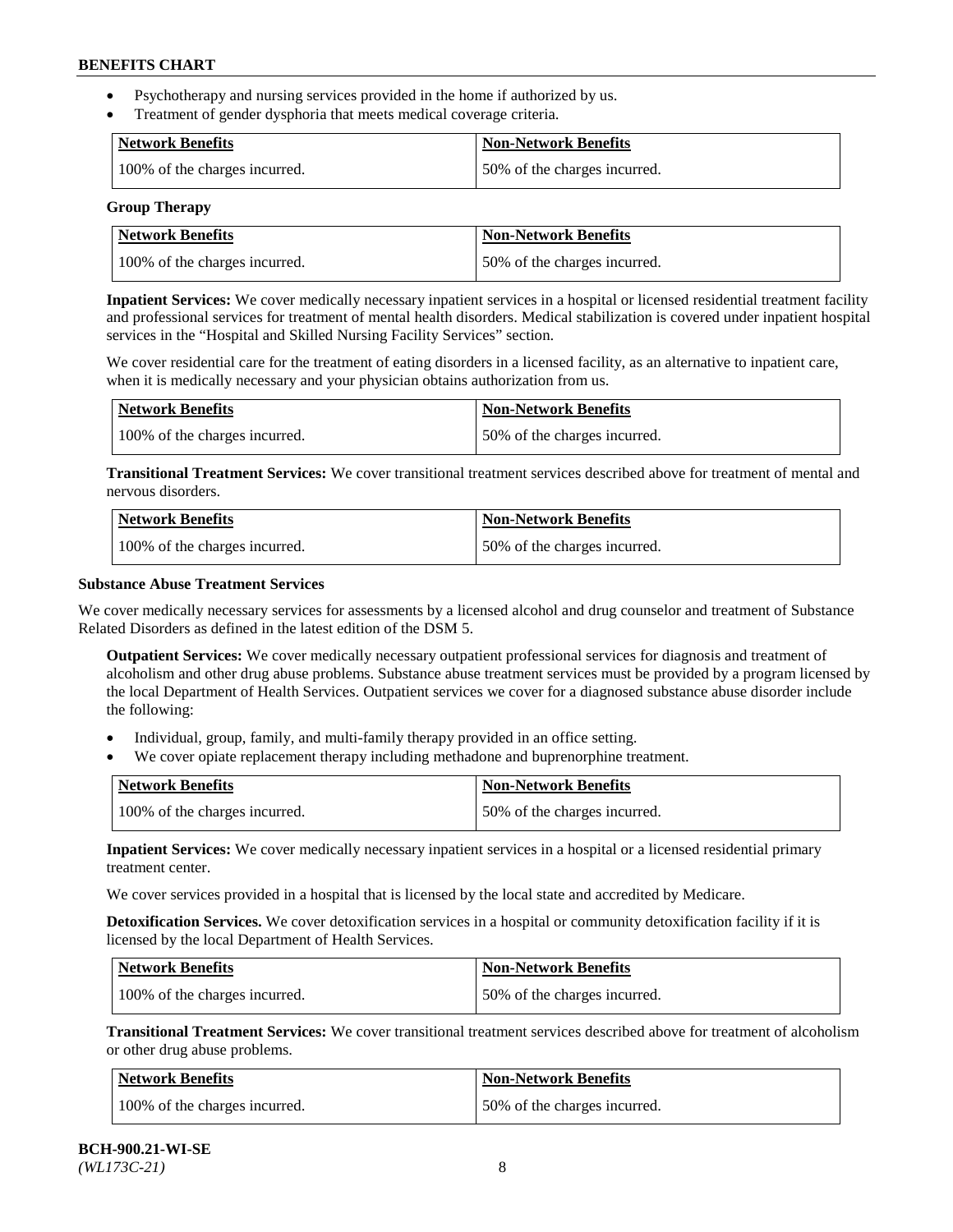**Additional Mental Health and Substance Abuse Treatment Benefits for a Dependent Child Who is a Student:** If a dependent child is a student in a school and that school is located in Wisconsin, but outside of our service area, we cover services as required under Wisconsin Statute 609.655.

| <b>Network Benefits</b>       | <b>Non-Network Benefits</b>  |
|-------------------------------|------------------------------|
| 100% of the charges incurred. | 50% of the charges incurred. |

### **Not Covered:**

See "Services Not Covered" in the Certificate.

## **CHIROPRACTIC SERVICES**

### **Covered Services:**

We cover chiropractic services for rehabilitative care. Chiropractic services are adjustments to any abnormal articulations of the human body, especially those of the spinal column, for the purpose of giving freedom of action to impinged nerves that may cause pain or deranged function.

Massage therapy which is performed in conjunction with other treatment/modalities by a chiropractor, is part of a prescribed treatment plan and is not billed separately is covered

| <b>Network Benefits</b>       | <b>Non-Network Benefits</b>  |
|-------------------------------|------------------------------|
| 100% of the charges incurred. | 50% of the charges incurred. |

### **Not Covered:**

- Massage therapy for the purpose of comfort or convenience of the Insured.
- See "Services Not Covered" in the Certificate.

## **CLINICAL TRIALS**

### **Covered Services:**

We cover certain routine services if you participate in a Phase I, Phase II, Phase III or Phase IV approved clinical trial that is conducted in relation to the prevention, detection, or treatment of cancer or other life-threatening disease or condition as defined in the Affordable Care Act. Approved clinical trials include (1) federally funded trials when the study or investigation is approved or funded by any of the federal agencies defined in the Public Health Services Act, section 2709 (d) (1) (A); (2) the study or investigation is conducted under an investigational new drug application reviewed by the Food and Drug Administration; and (3) the study or investigation is a drug trial that is exempt from having such an investigational new drug application. We cover routine patient costs for services that would be eligible under the Certificate and this Benefits Chart if the service were provided outside of a clinical trial.

| <b>Network Benefits</b>                                                                                                                                                                                 | <b>Non-Network Benefits</b>                                                                                                                                                                          |
|---------------------------------------------------------------------------------------------------------------------------------------------------------------------------------------------------------|------------------------------------------------------------------------------------------------------------------------------------------------------------------------------------------------------|
| Coverage level is same as corresponding Network<br>Benefits, depending on type of service provided such as<br>Office Visits for Illness or Injury, Inpatient or<br><b>Outpatient Hospital Services.</b> | Coverage level is same as corresponding<br>Non-Network Benefits, depending on type of service<br>provided such as Office Visits for Illness or Injury,<br>Inpatient or Outpatient Hospital Services. |
|                                                                                                                                                                                                         |                                                                                                                                                                                                      |

#### **Not Covered:**

- The investigative or experimental item, device or service itself.
- Items or services that are provided solely to satisfy data collection and analysis needs and that are not used in the direct clinical management of the patient.
- A service that is clearly inconsistent with widely accepted and established standards of care for a particular diagnosis.
- See "Services Not Covered" in the Certificate.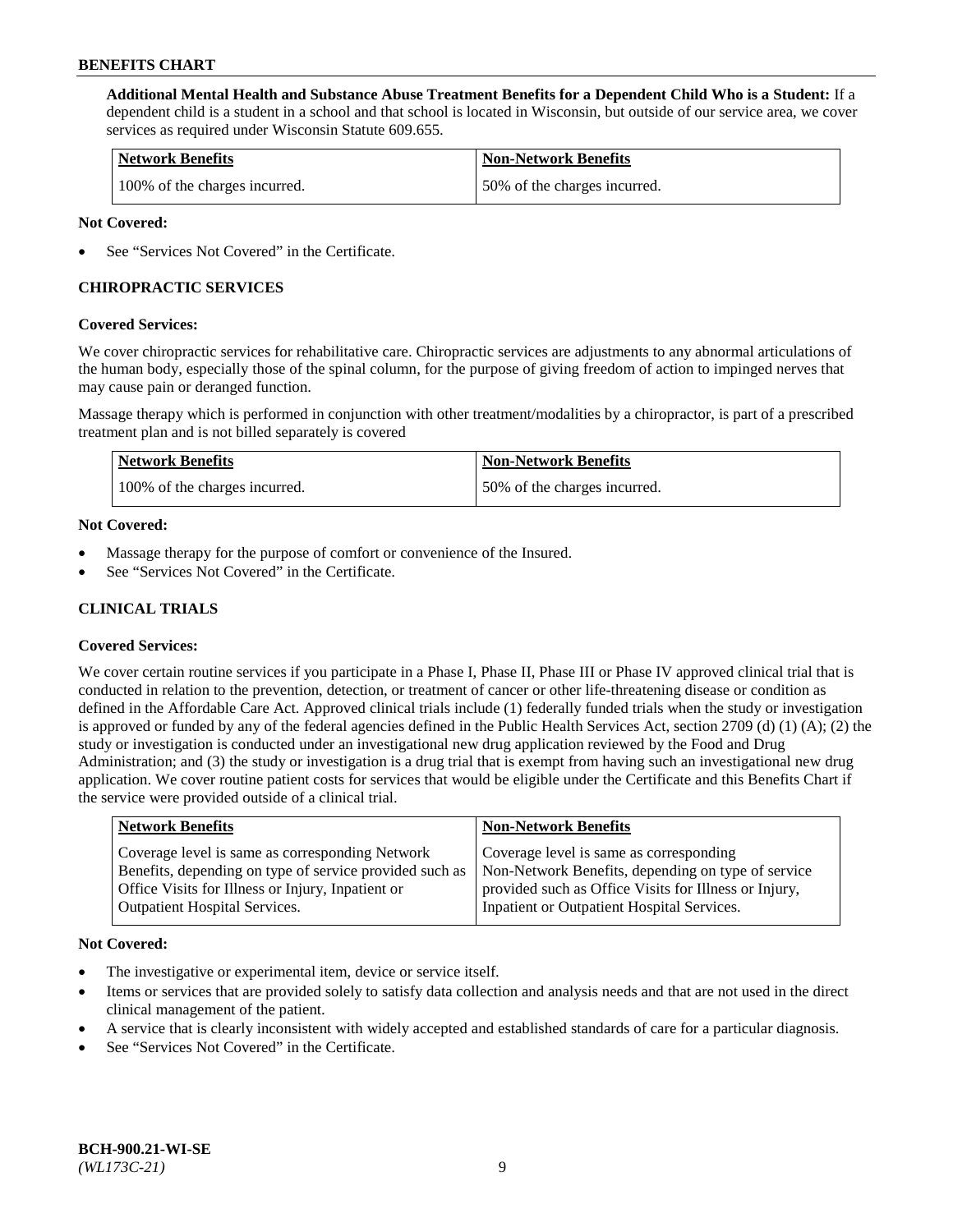## **DENTAL SERVICES**

### **Covered Services:**

We cover services as described below.

**Accidental Dental Services:** We cover dentally necessary services to treat and restore damage done to sound, natural, unrestored teeth as a result of an accidental injury. Coverage is for damage caused by external trauma to face and mouth only, not for cracked or broken teeth, which result from biting or chewing. We cover restorations, root canals, crowns and replacement of teeth lost that are directly related to the accident in which the Insured was involved. We cover initial exam, x-rays and palliative treatment including extractions, and other oral surgical procedures directly related to the accident. Subsequent treatment must be initiated within the policies time-frame and must be directly related to the accident. We do not cover restoration and replacement of teeth that are not "sound and natural" at the time of the accident.

Full mouth rehabilitations to correct occlusion (bite) and malocclusion (misaligned teeth not due to the accident) are not covered.

When an implant-supported dental prosthetic treatment is pursued, the accidental dental benefit will be applied to the prosthetic procedure. Benefits are limited to the amount that would be paid toward the placement of a removable dental prosthetic appliance that could be used in the absence of implant treatment. Care must be provided or pre-authorized by a HealthPartners dentist.

| <b>Network Benefits</b>       | <b>Non-Network Benefits</b>  |
|-------------------------------|------------------------------|
| 100% of the charges incurred. | 50% of the charges incurred. |

For all accidental dental services, treatment and/or restoration must be initiated within six months of the date of the injury. Coverage is limited to the initial course of treatment and/or initial restoration. Services must be provided within 24 months of the date of injury to be covered.

### **Medical Referral Dental Services**

**Medically Necessary Outpatient Dental Services:** We cover medically necessary outpatient dental services. Coverage is limited to dental services required for treatment of an underlying medical condition, e.g., removal of teeth to complete radiation treatment for cancer of the jaw, cysts and lesions.

| <b>Network Benefits</b>       | <b>Non-Network Benefits</b>  |
|-------------------------------|------------------------------|
| 100% of the charges incurred. | 50% of the charges incurred. |

**Medically Necessary Hospitalization and Anesthesia for Dental Care:** We cover medically necessary hospitalization for dental care. This is limited to charges incurred by an Insured who: (1) is a child under age  $5$ ; (2) is severely disabled; (3) has a medical condition, and requires hospitalization or general anesthesia for dental care treatment; or (4) is a child between ages 5 and 12 and care in dental offices has been attempted unsuccessfully and usual methods of behavior modification have not been successful, or when extensive amounts of restorative care, exceeding four appointments, are required. Coverage is limited to facility and anesthesia charges. Oral surgeon/dentist professional fees are not covered. The following are examples, though not all-inclusive, of medical conditions which may require hospitalization for dental services: severe asthma, severe airway obstruction or hemophilia. Hospitalization required due to the behavior of the Insured or due to the extent of the dental procedure is not covered.

| Network Benefits              | <b>Non-Network Benefits</b>  |
|-------------------------------|------------------------------|
| 100% of the charges incurred. | 50% of the charges incurred. |

**Medical Complications of Dental Care:** We cover medical complications of dental care. Treatment must be medically necessary care and related to medical complications of non-covered dental care, including complications of the head, neck, or substructures.

| Network Benefits              | <b>Non-Network Benefits</b>  |
|-------------------------------|------------------------------|
| 100% of the charges incurred. | 50% of the charges incurred. |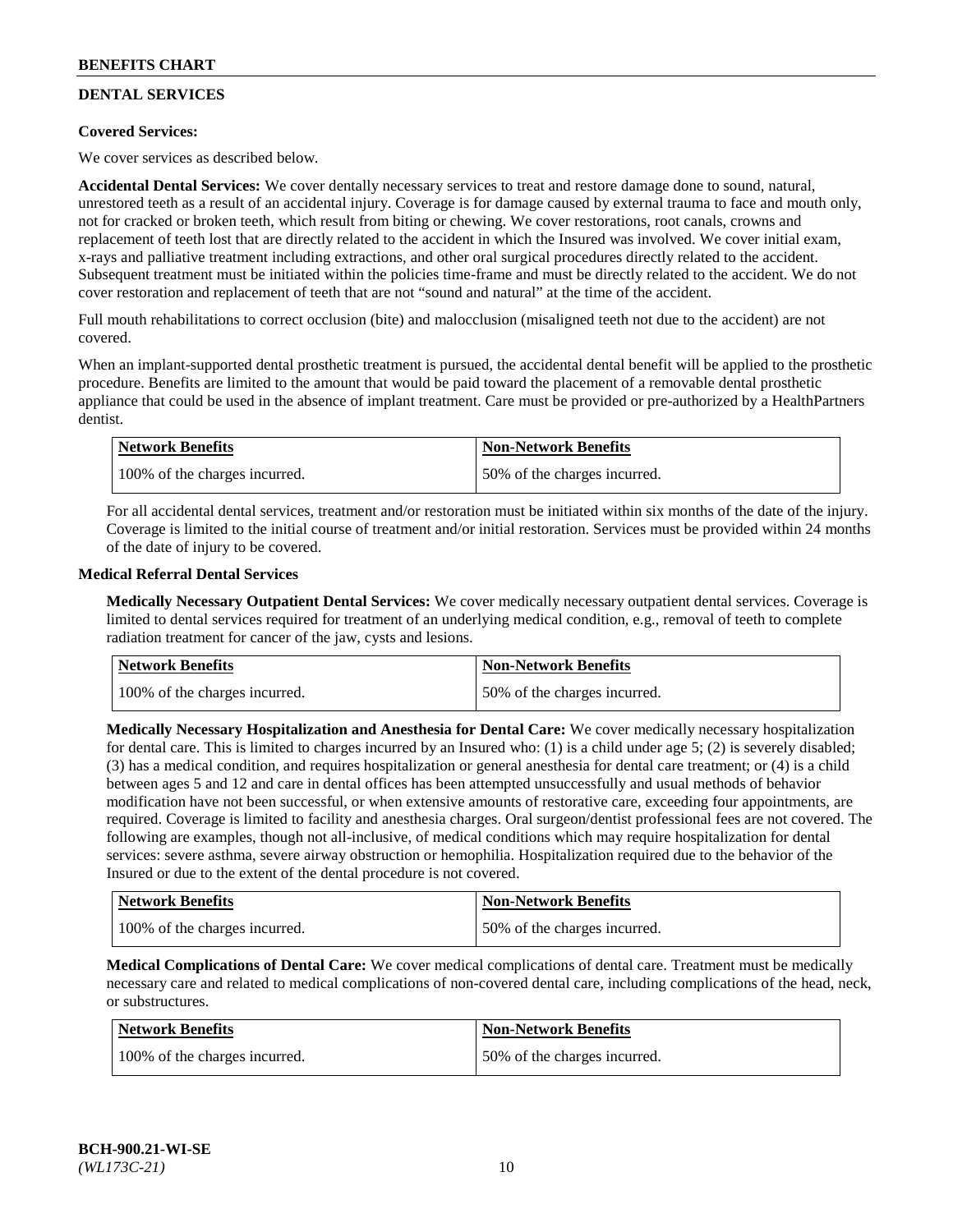**Oral Surgery:** We cover oral surgery. Coverage is limited to treatment of medical conditions requiring oral surgery, such as treatment of oral neoplasm, non-dental cysts, fracture of the jaws, trauma of the mouth and jaws, and any other oral surgery procedures provided as medically necessary dental services.

| <b>Network Benefits</b>       | Non-Network Benefits         |
|-------------------------------|------------------------------|
| 100% of the charges incurred. | 50% of the charges incurred. |

**Treatment of Cleft Lip and Cleft Palate:** We cover treatment of cleft lip and cleft palate of a dependent child, including orthodontic treatment and oral surgery directly related to the cleft. Dental services which are not required for the treatment of cleft lip or cleft palate are not covered. If a dependent child covered under the Certificate and Benefits Chart is also covered under a dental plan which includes orthodontic services, that dental plan shall be considered primary for the necessary orthodontic services. Oral appliances are subject to the same copayment, conditions and limitations as durable medical equipment.

| <b>Network Benefits</b>                               | <b>Non-Network Benefits</b>                            |
|-------------------------------------------------------|--------------------------------------------------------|
| Coverage level is same as corresponding Network       | Coverage level is same as corresponding                |
| Benefits, depending on type of service provided, such | Non-Network Benefits, depending on type of service     |
| as Office Visits for Illness or Injury, Inpatient or  | provided, such as Office Visits for Illness or Injury, |
| Outpatient Hospital Services.                         | Inpatient or Outpatient Hospital Services.             |

**Treatment of Temporomandibular Disorder (TMD) and Craniomandibular Disorder (CMD):** We cover diagnostic procedures, surgical treatment and non-surgical treatment (including intraoral splint therapy devices) for temporomandibular disorder (TMD) and craniomandibular disorder (CMD), which is medically necessary care. Dental services which are not required to directly treat TMD or CMD are not covered.

| <b>Network Benefits</b>       | <b>Non-Network Benefits</b>  |
|-------------------------------|------------------------------|
| 100% of the charges incurred. | 50% of the charges incurred. |

### **Not Covered:**

- Dental treatment, procedures or services not listed in this Benefits Chart.
- Accident-related dental services if treatment is: (1) provided to teeth which are not sound and natural; (2) to teeth which have been restored; (3) initiated beyond six months from the date of the injury; (4) received beyond the initial treatment or restoration; or (5) received beyond 24 months from the date of injury.
- Oral surgery to remove wisdom teeth.
- Orthognathic treatment or procedures and all related services.
- See "Services Not Covered" in the Certificate.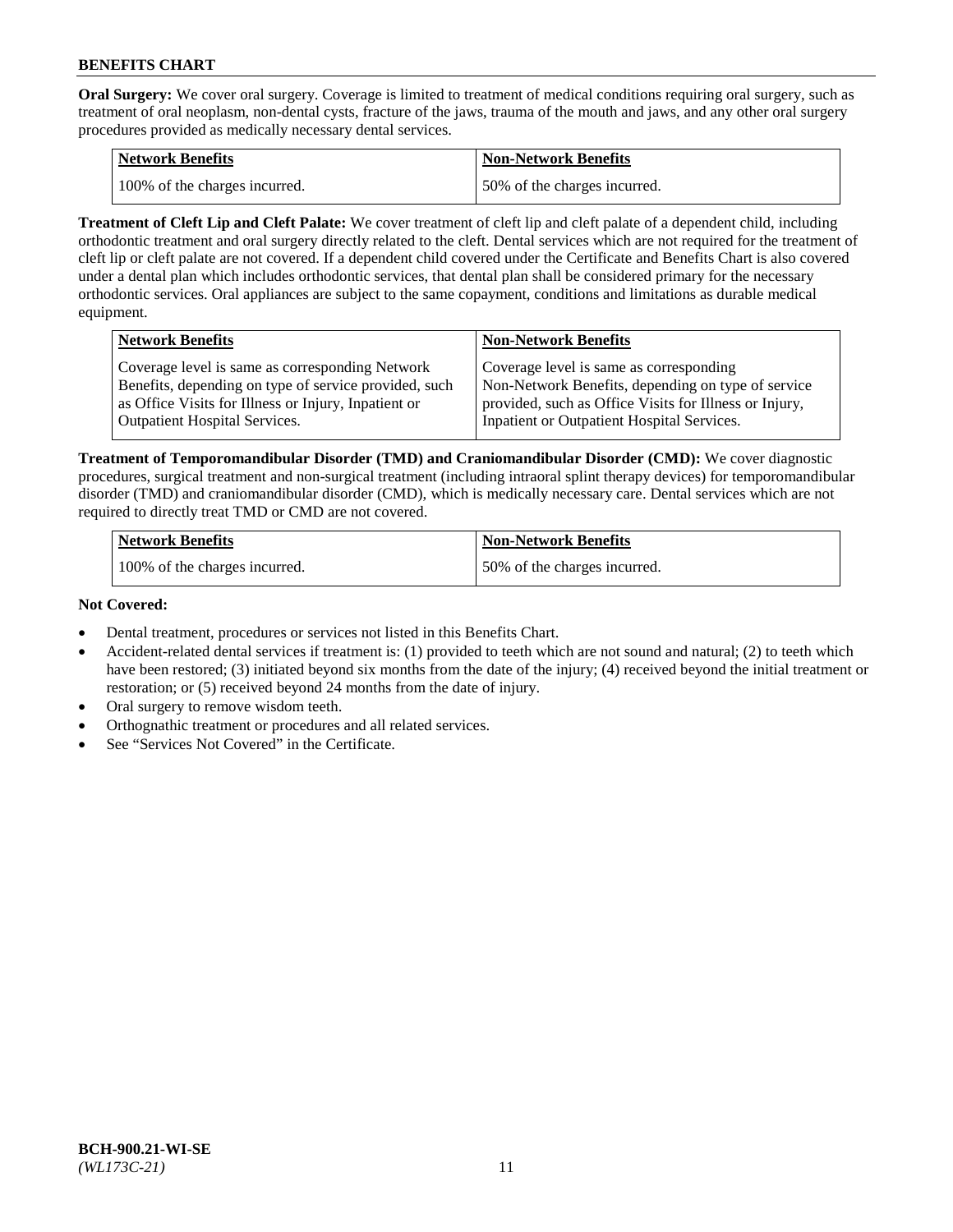## **DIAGNOSTIC IMAGING SERVICES**

### **Covered Services:**

We cover diagnostic imaging, when ordered by a provider and provided in a clinic or outpatient hospital facility.

For Network Benefits, non-emergent, scheduled outpatient Magnetic Resonance Imaging (MRI) and Computed Tomography (CT) must be provided at a designated facility. Your physician or facility will obtain or verify prior authorization for these services, as needed.

We cover services provided in a clinic or outpatient hospital facility. To see the benefit level for inpatient hospital or skilled nursing facility services, see benefits under "Inpatient Hospital and Skilled Nursing Facility Services".

### **Outpatient Magnetic Resonance Imaging (MRI) and Computed Tomography (CT)**

| <b>Network Benefits</b>       | <b>Non-Network Benefits</b>  |
|-------------------------------|------------------------------|
| 100% of the charges incurred. | 50% of the charges incurred. |

### **All Other Outpatient Diagnostic Imaging Services**

#### **Services for Illness or Injury**

| Network Benefits              | <b>Non-Network Benefits</b>  |
|-------------------------------|------------------------------|
| 100% of the charges incurred. | 50% of the charges incurred. |

### **Preventive Services (MRI/CT procedures are not considered preventive)**

Diagnostic imaging services associated with preventive services are covered at the benefit level shown in the "Preventive Services" section of this Benefits Chart.

### **Not Covered:**

See "Services Not Covered" in the Certificate.

## **DURABLE MEDICAL EQUIPMENT, PROSTHETICS, ORTHOTICS AND SUPPLIES**

#### **Covered Services:**

We cover equipment and services, as described below.

We cover durable medical equipment and services, prosthetics, orthotics and supplies, subject to the limitations below, including certain disposable supplies, enteral feedings and the following diabetic supplies and equipment: glucose monitors, insulin pumps limited to the purchase of one pump per year, syringes, blood and urine test strips and other diabetic supplies as deemed medically appropriate and necessary, for Insureds with gestational, Type I or Type II diabetes.

We cover external hearing aids, cochlear implants, and related treatment prescribed by a physician or by a licensed audiologist for Insureds under 18 years of age who have hearing loss.

We also cover basic hearing aids for Insureds age 18 or older for the correction of a hearing impairment.

Osseointegrated or bone-anchored hearing aids are only covered for Insureds who have hearing loss that is not correctable by any other procedure.

Hearing aids are limited to one basic, standard hearing aid for each ear every three years.

A basic hearing aid is defined as a hearing device that consists of a microphone, amplifier, volume control, battery and receiver, which is up to date using the latest technology. It does not include upgrades above and beyond the functionality of a basic hearing aid, including, but not limited to, hearing improvements for group settings, background noise, Bluetooth/remote control functionality, or extended warranties. Charges for upgrades above the cost of a basic, standard hearing aid are not covered.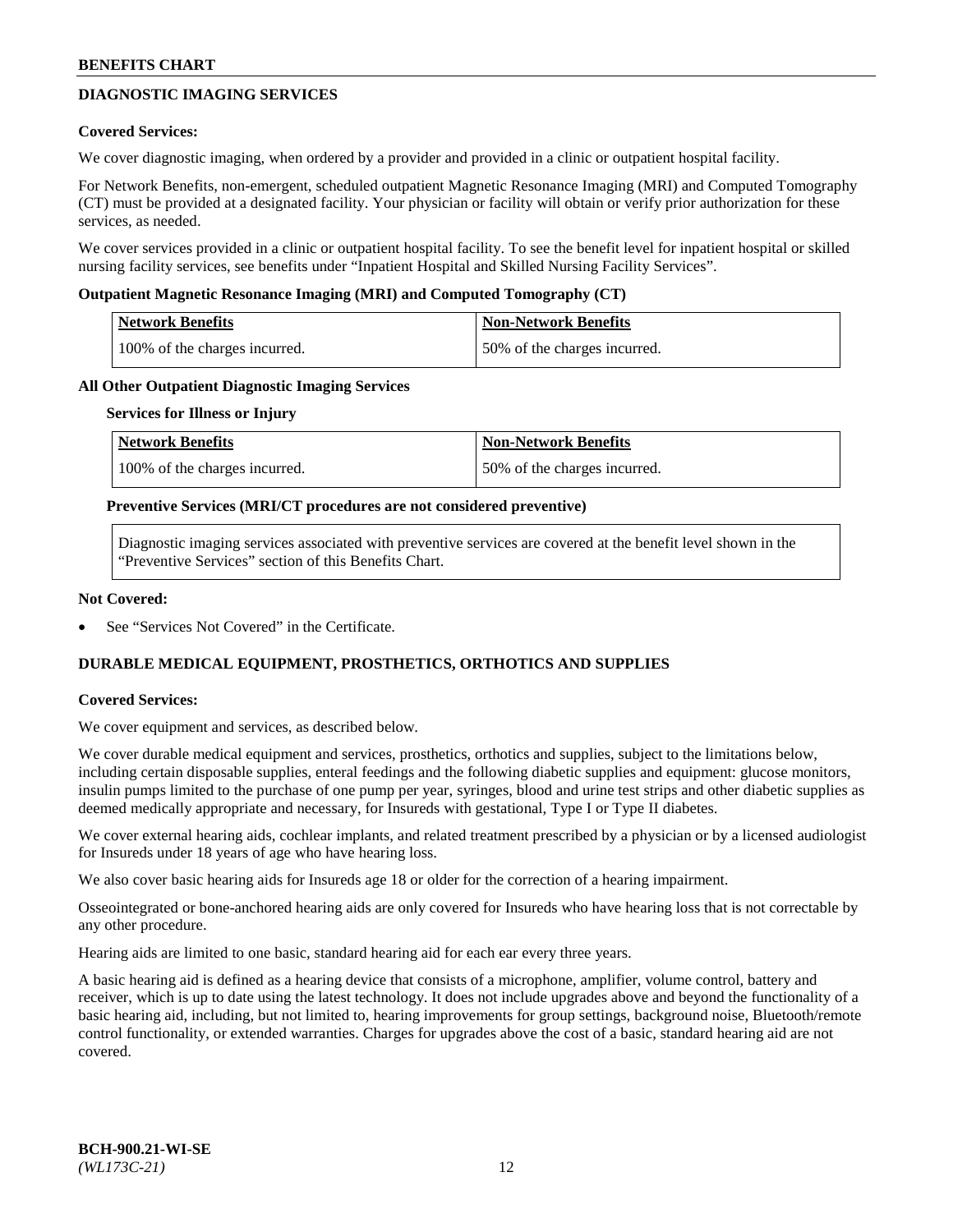### **Diabetic Supplies Purchased at a Pharmacy**

| <b>Network Benefits</b>       | <b>Non-Network Benefits</b>  |
|-------------------------------|------------------------------|
| 100% of the charges incurred. | 50% of the charges incurred. |

### **Diabetic Supplies Purchased from a Non-Pharmacy Provider**

| <b>Network Benefits</b>                                               | <b>Non-Network Benefits</b>  |
|-----------------------------------------------------------------------|------------------------------|
| 100% of the charges incurred if purchased from an<br>approved vendor. | 50% of the charges incurred. |

#### **Special Dietary Treatment for Phenylketonuria (PKU) if it meets our medical coverage criteria**

| Network Benefits              | <b>Non-Network Benefits</b>  |
|-------------------------------|------------------------------|
| 100% of the charges incurred. | 50% of the charges incurred. |

### **Oral Amino Acid Based Elemental Formula if it meets our Medical Coverage Criteria**

| <b>Network Benefits</b>       | <b>Non-Network Benefits</b>  |
|-------------------------------|------------------------------|
| 100% of the charges incurred. | 50% of the charges incurred. |

### **All Other Durable Medical Equipment, Prosthetics, Orthotics and Supplies**

| <b>Network Benefits</b>       | <b>Non-Network Benefits</b>  |
|-------------------------------|------------------------------|
| 100% of the charges incurred. | 50% of the charges incurred. |

### **Limitations:**

Coverage of durable medical equipment is limited by the following:

- No more than a 93-day supply of diabetic supplies are covered and dispensed at a time.
- Payment will not exceed the cost of an alternate piece of equipment or service that is effective and medically necessary.
- For prosthetic benefits, other than oral appliances for cleft lip and cleft palate, payment will not exceed the cost of an alternate piece of equipment or service that is effective, medically necessary and enables Insureds to conduct standard activities of daily living.
- We reserve the right to determine if an item will be approved for rental vs. purchase.
- We require that certain diabetic supplies and equipment be purchased at a pharmacy.
- Diabetic supplies and equipment are limited to certain models and brands.
- Durable medical equipment and supplies must be obtained or repaired by approved vendors.
- Covered services and supplies are based on established medical policies which are subject to periodic review and modification by the medical or dental directors. Our medical policy for diabetic supplies includes information on our required models and brands. These medical policies (medical coverage criteria) are available by calling Member Services, or logging on to your "*my*HealthPartners" account a[t healthpartners.com.](https://www.healthpartners.com/hp/index.html)

### **Not Covered:**

Items which are not eligible for coverage include, but are not limited to:

- Replacement or repair of any covered items, if the items are (i) damaged or destroyed by misuse, abuse or carelessness, (ii) lost; or (iii) stolen.
- Duplicate or similar items.
- Labor and related charges for repair of any covered items which are more than the cost of replacement by an approved vendor.
- Sales tax, mailing, delivery charges, service call charges.
- Items which are primarily educational in nature or for hygiene, vocation, comfort, convenience or recreation.
- Communication aids or devices: equipment to create, replace or augment communication abilities including, but not limited to, speech processors, receivers, communication boards, or computer or electronic assisted communication.
- Implantable and osseointegrated or bone-anchored hearing aids and their fitting, except as specifically described in this Benefits Chart. This exclusion does not apply to cochlear implants.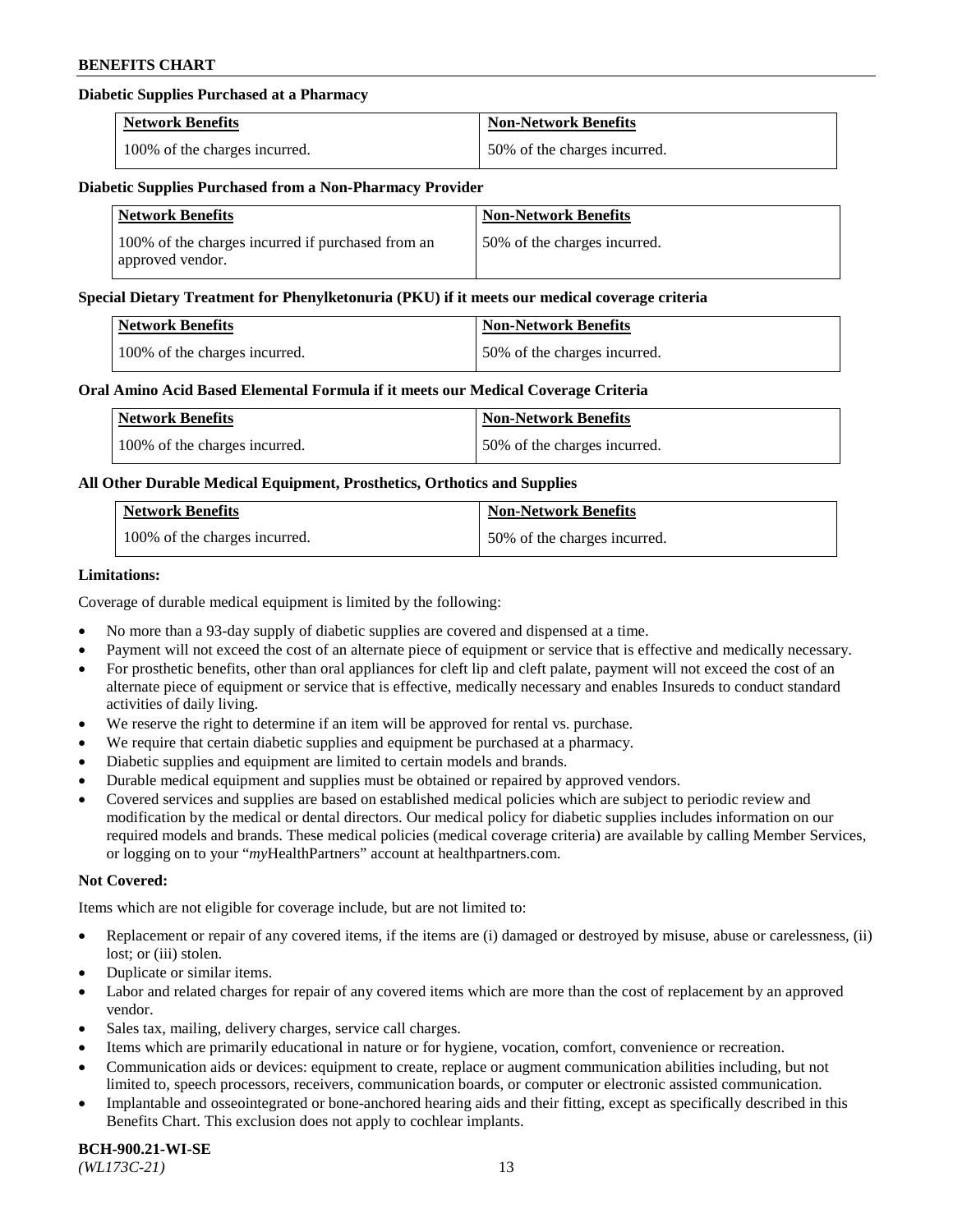- Eyeglasses, contact lenses and their fitting, measurement and adjustment, except as specifically described in this Benefits Chart.
- Hair prostheses (wigs).
- Household equipment which primarily has customary uses other than medical, such as, but not limited to, exercise cycles, air purifiers, central or unit air conditioners, water purifiers, non-allergenic pillows, mattresses or waterbeds.
- Household fixtures including, but not limited to, escalators or elevators, ramps, swimming pools and saunas.
- Modifications to the structure of the home including, but not limited to, wiring, plumbing or charges for installation of equipment.
- Vehicle, car or van modifications including, but not limited to, hand brakes, hydraulic lifts and car carrier.
- Rental equipment while owned equipment is being repaired by non-contracted vendors, beyond one month rental of medically necessary equipment.
- Other equipment and supplies, including but not limited to assistive devices, that we determine are not eligible for coverage.
- See "Services Not Covered" in the Certificate.

## **EMERGENCY AND URGENTLY NEEDED CARE SERVICES**

### **Covered Services:**

We cover services for emergency care and urgently needed care if the services are otherwise eligible for coverage under the Certificate.

**Urgently Needed Care.** These are services to treat an unforeseen illness or injury that:

- are required in order to prevent a serious deterioration in your health; and
- cannot be delayed until the next available clinic or office hours.

| <b>Network Benefits</b>       | <b>Non-Network Benefits</b> |
|-------------------------------|-----------------------------|
| 100% of the charges incurred. | See Network Benefits.       |

**Emergency Care.** These are services to treat:

- the sudden, unexpected onset of illness or injury which, if left untreated or unattended until the next available clinic or office hours, would result in hospitalization; or
- a condition requiring professional health services immediately necessary to preserve life or stabilize health.

When reviewing claims for coverage of emergency services, our medical director will take into consideration a reasonable layperson's belief that the circumstances required immediate medical care that could not wait until the next working day or next available clinic appointment.

### **Emergency Care in a Hospital Emergency Room, including Professional Services of a Physician**

| <b>Network Benefits</b>       | <b>Non-Network Benefits</b> |
|-------------------------------|-----------------------------|
| 100% of the charges incurred. | See Network Benefits.       |

## **Inpatient Emergency Care in a Hospital**

| <b>Network Benefits</b>       | <b>Non-Network Benefits</b> |
|-------------------------------|-----------------------------|
| 100% of the charges incurred. | See Network Benefits.       |

### **Not Covered:**

See "Services Not Covered" in the Certificate.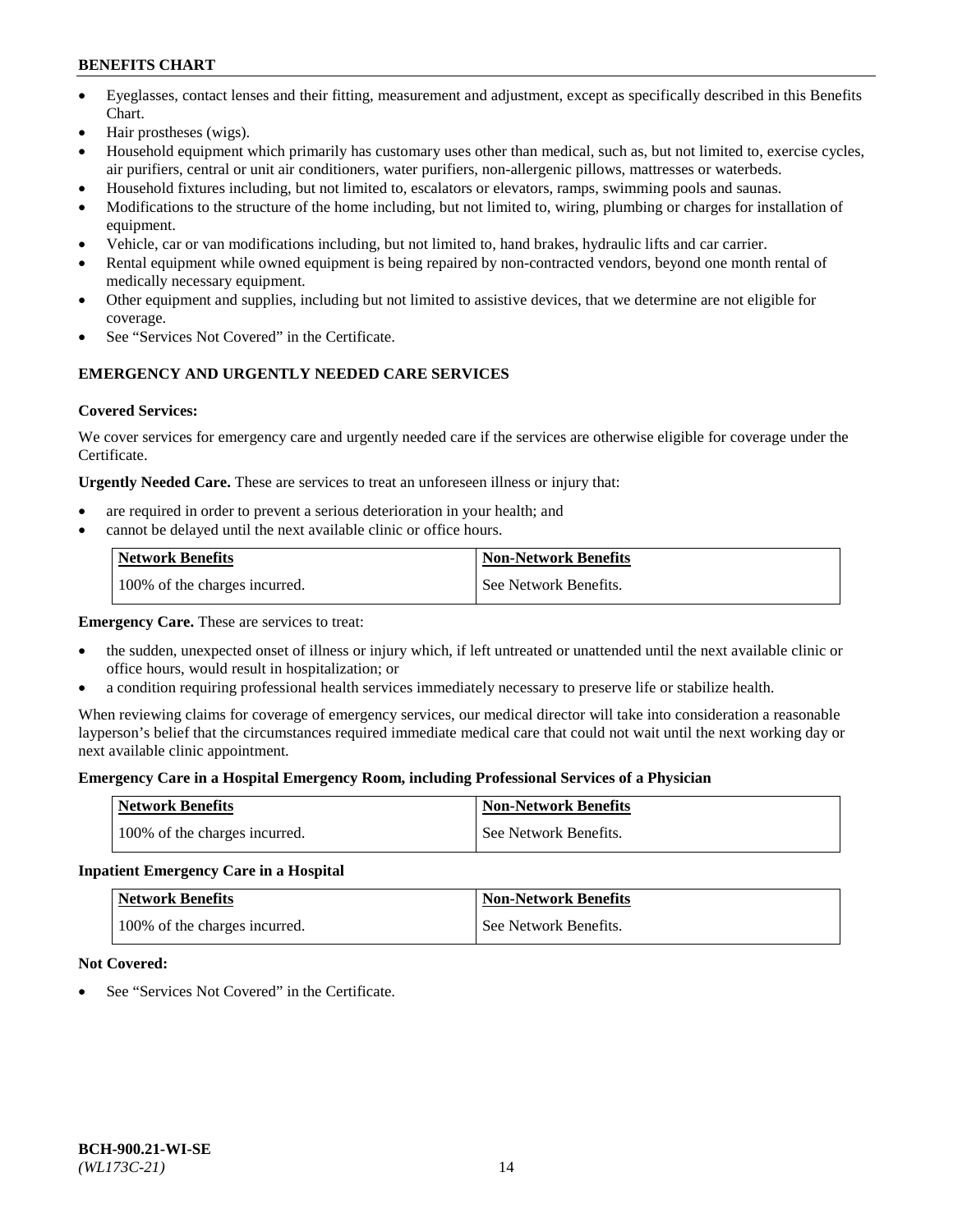## **GENE THERAPY**

### **Covered Services:**

We cover gene therapy treatment if it meets our medical coverage criteria.

| <b>Network Benefits</b>                                                                                                                                                                                 | <b>Non-Network Benefits</b> |
|---------------------------------------------------------------------------------------------------------------------------------------------------------------------------------------------------------|-----------------------------|
| Coverage level is same as corresponding Network<br>Benefits, depending on type of service provided such as<br>Office Visits for Illness or Injury, Inpatient or<br><b>Outpatient Hospital Services.</b> | No coverage.                |

### **Limitations:**

- Gene therapy must be provided by a designated provider.
- Specific types of gene therapy are limited to therapies and conditions specified in our medical coverage criteria.

## **Not Covered:**

See "Services Not Covered" in the Certificate.

### **HEALTH EDUCATION**

### **Covered Services:**

We cover education for preventive services and education for the management of chronic health problems (such as diabetes).

| <b>Network Benefits</b>                                     | <b>Non-Network Benefits</b>  |
|-------------------------------------------------------------|------------------------------|
| 100% of the charges incurred.<br>Deductible does not apply. | 50% of the charges incurred. |

#### **Not Covered:**

See "Services Not Covered" in the Certificate.

### **HOME-BASED HEALTH ASSESSMENT PROGRAM**

#### **Covered Services:**

If you meet our criteria for coverage, you may qualify for our home-based comprehensive health risk assessment program. The program covers a health assessment with a designated nurse practitioner.

| Network Benefits                                            | <b>Non-Network Benefits</b> |
|-------------------------------------------------------------|-----------------------------|
| 100% of the charges incurred.<br>Deductible does not apply. | No coverage.                |

#### **Not Covered:**

See "Services Not Covered" in the Certificate.

### **HOME HEALTH SERVICES**

#### **Covered Services:**

We cover skilled nursing services, physical therapy, occupational therapy, speech therapy, respiratory therapy and other therapeutic services, non-routine prenatal and postnatal services, routine postnatal well child visits, as described in our medical coverage criteria, phototherapy services for newborns, home health aide services and other eligible home health services when provided in your home, if you are homebound (i.e., unable to leave home without considerable effort due to a medical condition). Lack of transportation does not constitute homebound status. For phototherapy services for newborns and high risk prenatal services, supplies and equipment are included.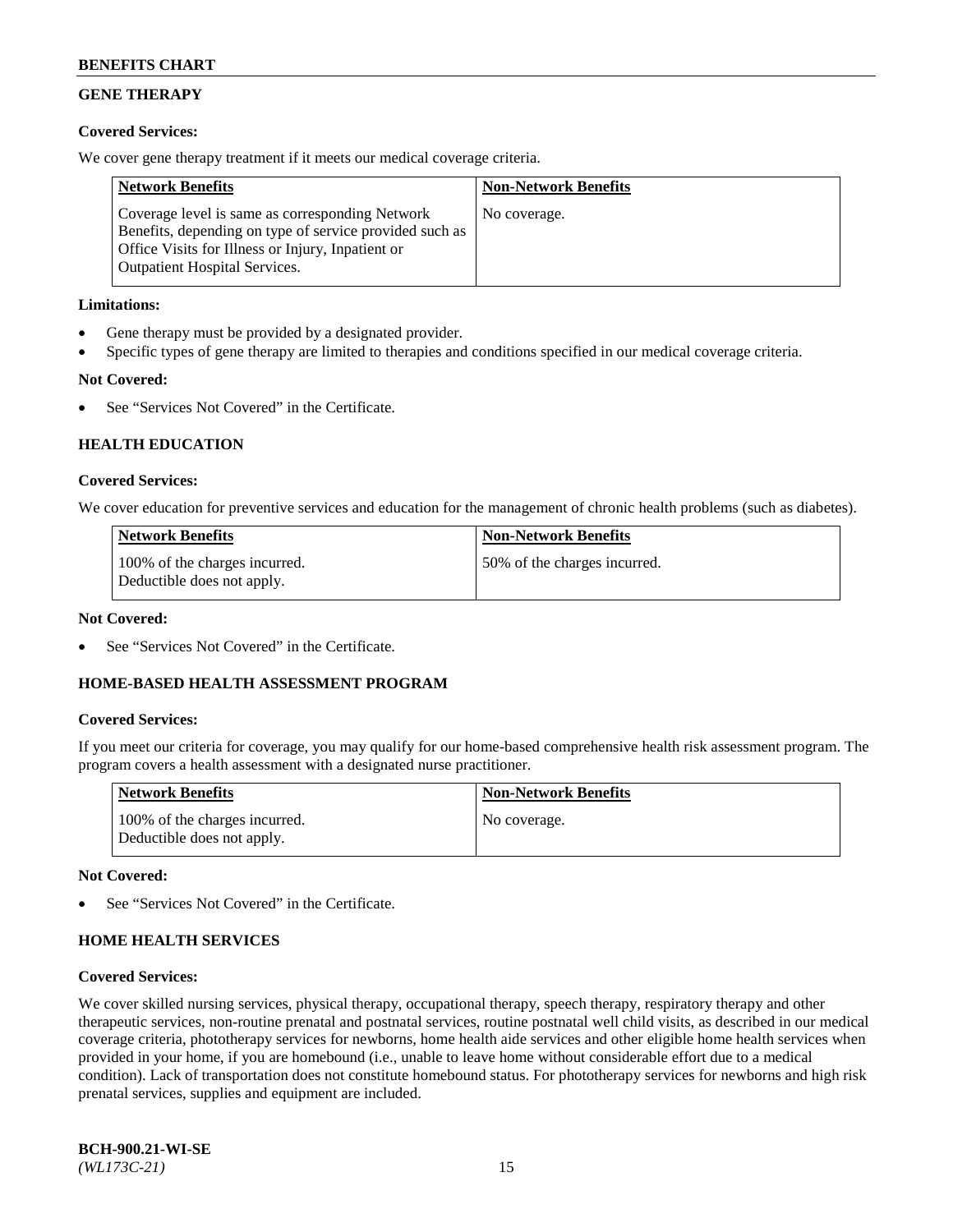We cover total parenteral nutrition/intravenous ("TPN/IV") therapy, equipment, supplies and drugs in connection with IV therapy. IV line care kits are covered under Durable Medical Equipment.

We cover palliative care benefits. Palliative care includes symptom management, education and establishing goals of care. We waive the requirement that you be homebound for a limited number of home visits for palliative care (as shown in this Benefits Chart), if you have a life-threatening, non-curable condition which has a prognosis of survival of two years or less. Additional palliative care visits are eligible under the home health services benefit if you are homebound and meet all other requirements defined in this section.

You do not need to be homebound to receive total parenteral nutrition/intravenous ("TPN/IV") therapy.

Home health services are eligible and covered only when:

- medically necessary; and
- provided as rehabilitative care, terminal care or maternity care; and
- ordered by a physician, and included in the written home care plan.

### **Physical Therapy, Occupational Therapy, Speech Therapy, Respiratory Therapy, Home Health Aide Services and Palliative Care**

| <b>Network Benefits</b>       | <b>Non-Network Benefits</b>  |
|-------------------------------|------------------------------|
| 100% of the charges incurred. | 50% of the charges incurred. |

### **TPN/IV Therapy, Skilled Nursing Services, Non-Routine Prenatal/Postnatal Services, and Phototherapy**

| <b>Network Benefits</b>       | <b>Non-Network Benefits</b>  |
|-------------------------------|------------------------------|
| 100% of the charges incurred. | 50% of the charges incurred. |

Each 24-hour visit (or shifts up to 24-hour visits) equals one visit and counts toward the Maximum visits for all other services shown below. Any visit that lasts less than 24 hours regardless of the length of the visit, will count as one visit toward the Maximum visits for all other services shown below. All visits must be medically necessary and benefit eligible.

#### **Routine Prenatal/Postnatal Services and Child Health Supervision Services**

| <b>Network Benefits</b>                                     | <b>Non-Network Benefits</b>  |
|-------------------------------------------------------------|------------------------------|
| 100% of the charges incurred.<br>Deductible does not apply. | 50% of the charges incurred. |

## **Maximum Visits for Palliative Care**

If you are eligible to receive palliative care in the home and you are not homebound, there is a maximum of 12 visits per calendar year.

#### **Maximum Visits for All Services Other Than Palliative Care**

| Network Benefits             | <b>Non-Network Benefits</b>    |
|------------------------------|--------------------------------|
| 60 visits per calendar year. | 1 30 visits per calendar year. |

Each visit provided under the Network Benefits and Non-Network Benefits counts toward the maximums shown under both Maximum visits sections. The routine postnatal well child visits do not count toward the visit limit.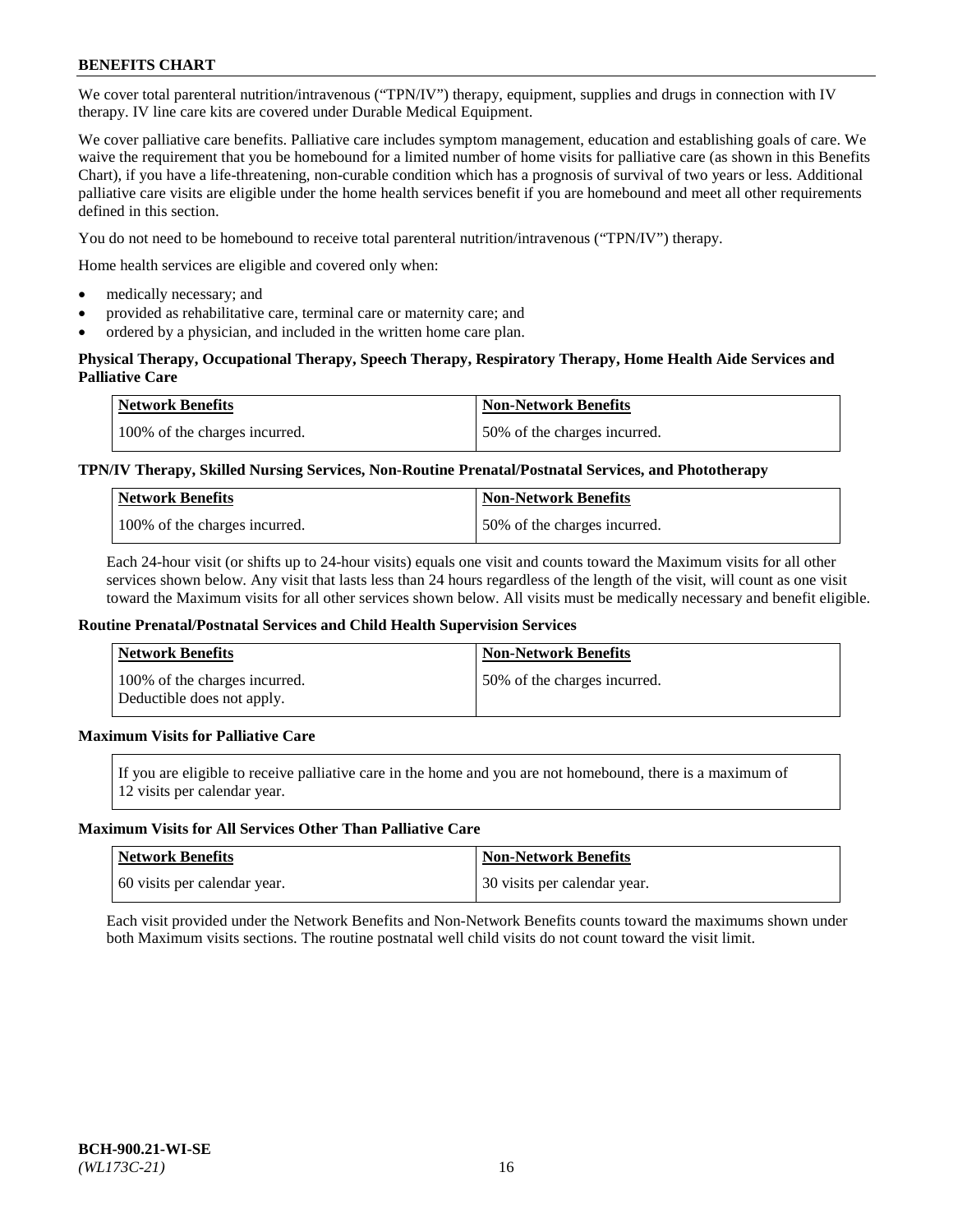### **Limitations:**

- Home health services are not provided as a substitute for a primary caregiver in the home or as relief (respite) for a primary caregiver in the home. We will not reimburse family members or residents in your home for the above services.
- A service shall not be considered a skilled nursing service merely because it is performed by, or under the direct supervision of, a licensed nurse. Where a service (such as tracheotomy suctioning or ventilator monitoring) or like services, can be safely and effectively performed by a non-medical person (or self-administered), without the direct supervision of a licensed nurse, the service shall not be regarded as a skilled nursing service, whether or not a skilled nurse actually provides the service. The unavailability of a competent person to provide a non-skilled service shall not make it a skilled service when a skilled nurse provides it. Only the skilled nursing component of so-called "blended" services (i.e. services which include skilled and non-skilled components) are covered under this Benefits Chart.

### **Not Covered:**

- Financial or legal counseling services.
- Housekeeping or meal services in your home.
- Private duty nursing services.
- Services provided by a family member or enrollee, or a resident in the enrollee's home.
- Vocational rehabilitation and recreational or educational therapy. Recreation therapy is therapy provided solely for the purpose of recreation, including, but not limited to: (a) requests for physical therapy or occupational therapy to improve athletic ability, and (b) braces or guards to prevent sports injuries.
- See "Services Not Covered" in the Certificate.

## **HOME HOSPICE SERVICES**

### **Applicable Definitions:**

**Part-time.** This is up to two hours of service per day, more than two hours is considered continuous care.

**Continuous Care.** This is from two to twelve hours of service per day provided by a registered nurse, licensed practical nurse, or home health aide, during a period of crisis in order to maintain a terminally ill patient at home.

**Appropriate Facility.** This is a nursing home, hospice residence, or other inpatient facility.

**Custodial Care Related to Hospice Services.** This means providing assistance in the activities of daily living and the care needed by a terminally ill patient which can be provided by primary caregiver (i.e., family member or friend) who is responsible for the patient's home care.

### **Covered Services:**

**Home Hospice Program.** We cover the services described below if you are terminally ill and accepted as a home hospice program participant. You must meet the eligibility requirements of the program, and elect to receive services through the home hospice program. The services will be provided in your home, with inpatient care available when medically necessary as described below. If you elect to receive hospice services, you do so in lieu of curative treatment for your terminal illness for the period you are enrolled in the home hospice program.

**Eligibility:** In order to be eligible to be enrolled in the home hospice program, you must: (1) be a terminally ill patient (prognosis of six months or less); (2) have chosen a palliative treatment focus (i.e., emphasizing comfort and supportive services rather than treatment attempting to cure the disease or condition); and (3) continue to meet the terminally ill prognosis as reviewed by our medical director or his or her designee over the course of care. You may withdraw from the home hospice program at any time.

**Eligible Services:** Hospice services include the following services provided in accordance with an approved hospice treatment plan.

- Home Health Services:
	- o Part-time care provided in your home by an interdisciplinary hospice team (which may include a physician, nurse, social worker, and spiritual counselor) and medically necessary home health services are covered.
	- o One or more periods of continuous care in your home or in a setting which provides day care for pain or symptom management, when medically necessary, will be covered.
- Inpatient Services: We cover medically necessary inpatient services.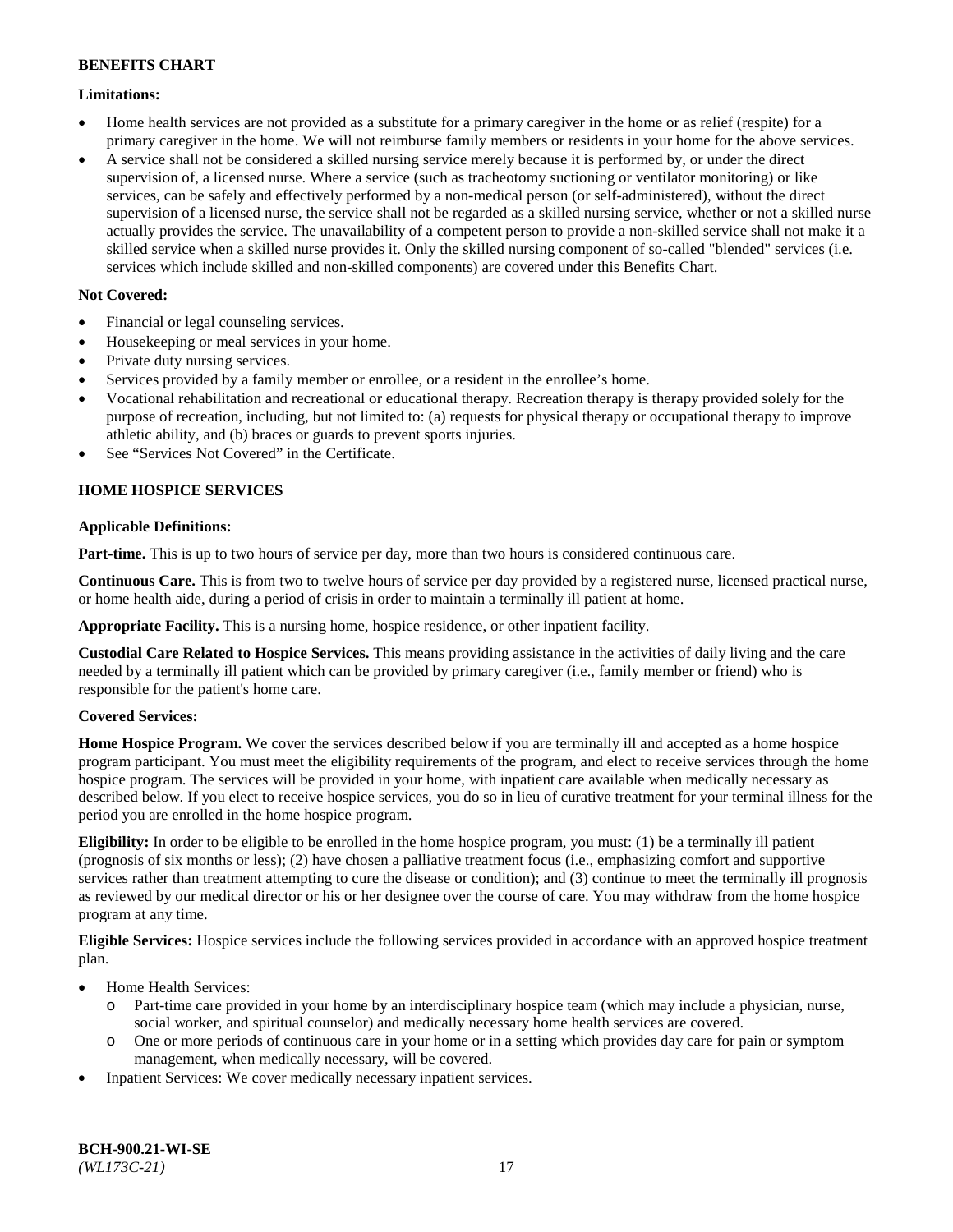- Other Services:
	- Respite care is covered for care in your home or in an appropriate facility, to give your primary caregivers (i.e., family members or friends) rest and/or relief when necessary in order to maintain a terminally ill patient at home.
	- o Medically necessary medications for pain and symptom management.
	- o Semi-electric hospital beds and other durable medical equipment are covered.
	- Emergency and non-emergency care is covered.

| Network Benefits              | <b>Non-Network Benefits</b>  |
|-------------------------------|------------------------------|
| 100% of the charges incurred. | 50% of the charges incurred. |

Respite care is limited to 5 days per episode, and respite care and continuous care combined are limited to 30 days.

### **Not Covered:**

- Financial or legal counseling services.
- Housekeeping or meal services in your home.
- Custodial or maintenance care related to hospice services, whether provided in the home or in a nursing home.
- Any service not specifically described as covered services under this home hospice services benefits.
- Any services provided by members of your family or residents in your home.
- See "Services Not Covered" in the Certificate.

## **HOSPITAL AND SKILLED NURSING FACILITY SERVICES**

### **Covered Services:**

We cover services as described below.

## **Medical or Surgical Hospital Services**

**Inpatient Hospital Services:** We cover the following medical or surgical services, for the treatment of acute illness or injury, which require the level of care only provided in an acute care facility. These services must be authorized by a physician.

Inpatient hospital services include: room and board; the use of operating or maternity delivery rooms; intensive care facilities; newborn nursery facilities; general nursing care, anesthesia, laboratory and diagnostic imaging services, radiation therapy, physical therapy, prescription drugs or other medications administered during treatment, blood and blood products (unless replaced), and blood derivatives, and other diagnostic or treatment related hospital services; physician and other professional medical and surgical services provided while in the hospital, including gender reassignment surgery that meets medical coverage criteria.

We cover, following a vaginal delivery, a minimum of 48 hours of inpatient care for the mother and newborn child. We cover, following a caesarean section delivery, a minimum of 96 hours of inpatient care for the mother and newborn child.

Group health plans and health insurance issuers generally may not, under Federal law, restrict benefits for any hospital length of stay in connection with childbirth for the mother of newborn child to less than 48 hours following a vaginal delivery, or less than 96 hours following a caesarean section. However, Federal law generally does not prohibit the mother's or newborn's attending provider, after consulting with the mother, from discharging the mother or her newborn earlier than 48 hours (or 96 hours as applicable). In any case plans and issuers may not, under Federal law, require that a provider obtain authorization from the plan or the insurance issuer for prescribing a length of stay not in excess of 48 hours (or 96 hours).

| Network Benefits              | Non-Network Benefits         |
|-------------------------------|------------------------------|
| 100% of the charges incurred. | 50% of the charges incurred. |

Each Insured's admission or confinement, including that of a newborn child, is separate and distinct from the admission or confinement of any other Insured.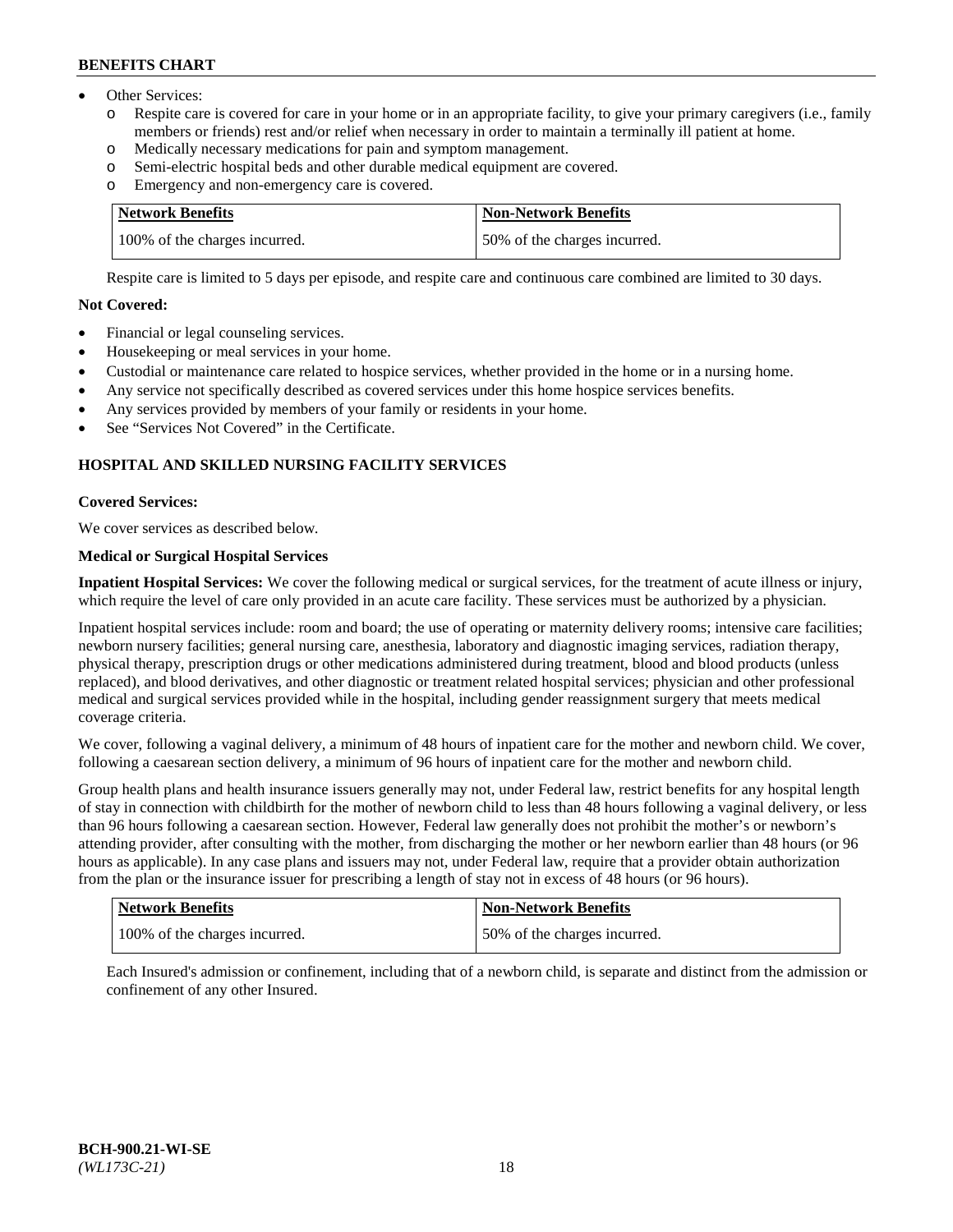**Outpatient Hospital, Ambulatory Care or Surgical Facility Services:** We cover the following medical and surgical services, for diagnosis or treatment of illness or injury on an outpatient basis. These services must be authorized by a physician.

Outpatient services include: use of operating rooms, maternity delivery rooms or other outpatient departments, rooms or facilities; and the following outpatient services: general nursing care, anesthesia, laboratory and diagnostic imaging services, radiation therapy, physical therapy, drugs administered during treatment, blood and blood products (unless replaced), and blood derivatives, and other diagnostic or treatment related outpatient services; physician and other professional medical and surgical services provided while an outpatient, including colonoscopies (starting at age 50, or under age 50 for people at high risk of colorectal cancer), and gender reassignment surgery that meets medical coverage criteria.

For Network Benefits, non-emergent, scheduled outpatient Magnetic Resonance Imaging (MRI) and Computed Tomography (CT) must be provided at a designated facility. Your physician or facility will obtain or verify prior authorization for these services, as needed.

To see the benefit level for diagnostic imaging services, laboratory services and physical therapy, see benefits under Diagnostic Imaging Services, Laboratory Services and Physical Therapy in this Benefits Chart.

| <b>Network Benefits</b>       | <b>Non-Network Benefits</b>  |
|-------------------------------|------------------------------|
| 100% of the charges incurred. | 50% of the charges incurred. |

### **Skilled Nursing Facility Care:**

We cover room and board, daily skilled nursing and related ancillary services for post-acute treatment and rehabilitative care of illness or injury that meets medical coverage criteria. Rehabilitation services are limited to services where significant measurable progress is expected to occur within a reasonable period of time.

| <b>Network Benefits</b>                      | <b>Non-Network Benefits</b>                  |
|----------------------------------------------|----------------------------------------------|
| 100% of the charges incurred.                | 150% of the charges incurred.                |
| Limited to a 30 day maximum per confinement. | Limited to a 30 day maximum per confinement. |

Each day of services provided under the Network Benefits and Non-Network Benefits, combined, applies toward the maximum shown above.

#### **Not Covered:**

- Services for items for personal convenience, such as television rental, are not covered.
- See "Services Not Covered" in the Certificate.

### **INFERTILITY SERVICES**

#### **Covered Services:**

We cover the diagnosis of infertility. These services include diagnostic procedures and tests provided in connection with an infertility evaluation, office visits and consultations to diagnose infertility.

| <b>Network Benefits</b>       | <b>Non-Network Benefits</b>  |
|-------------------------------|------------------------------|
| 100% of the charges incurred. | 50% of the charges incurred. |

Coverage is limited to office visits and consultations to diagnose infertility. Treatment is not covered.

#### **Not Covered:**

- Treatment of infertility, including, but not limited to, office visits, laboratory, diagnostic imaging services, and drugs for the treatment of infertility; assisted reproduction, including, but not limited to, gamete intrafallopian tube transfer (GIFT), zygote intrafallopian tube transfer (ZIFT) intracytoplasmic sperm injection (ICSI), and/or in-vitro fertilization (IVF), and all charges associated with such procedures; reversal of sterilization; artificial insemination; and sperm, ova or embryo acquisition, retrieval or storage; however, we cover office visits and consultations to diagnose infertility.
- Services related to the establishment of surrogate pregnancy and fees for a surrogate.
- See "Services Not Covered" in the Certificate.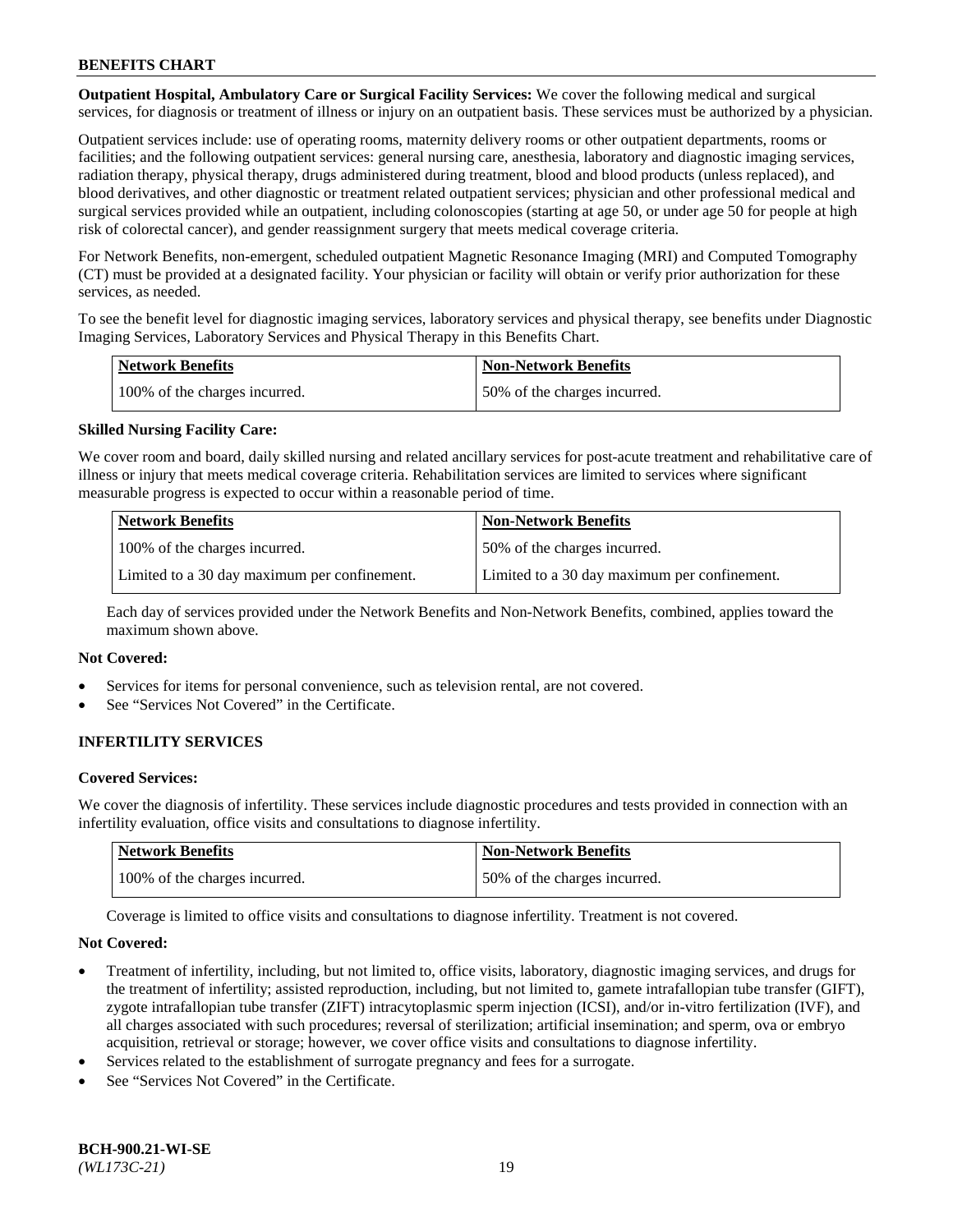## **LABORATORY SERVICES**

### **Covered Services:**

We cover laboratory tests when ordered by a provider and provided in a clinic or outpatient hospital facility. This includes blood tests to detect lead exposure in children between the ages of 6 months and 72 months.

To see the benefit level for inpatient hospital or skilled nursing facility services, see benefits under "Inpatient Hospital and Skilled Nursing Facility Services" in this Benefits Chart.

**Prostate-specific antigen (PSA) test coverage.** We cover prostate cancer screening for men 40 years of age or over who are symptomatic or in a high-risk category and for all men 50 years of age or older. Coverage includes a prostate-specific antigen blood test and a digital rectal examination.

| Network Benefits              | <b>Non-Network Benefits</b>  |
|-------------------------------|------------------------------|
| 100% of the charges incurred. | 50% of the charges incurred. |

### **All other laboratory services**

## **Services for Illness or Injury**

| <b>Network Benefits</b>       | <b>Non-Network Benefits</b>  |
|-------------------------------|------------------------------|
| 100% of the charges incurred. | 50% of the charges incurred. |

### **Preventive Services**

Laboratory services associated with preventive services are covered at the benefit level shown in the "Preventive Services" section of this Benefits Chart.

### **Not Covered:**

See "Services Not Covered" in the Certificate.

### **MASTECTOMY RECONSTRUCTION BENEFIT**

#### **Covered Services:**

We cover reconstruction of the breast on which the mastectomy has been performed; surgery and reconstruction of the other breast to produce symmetrical appearance, and prostheses and physical complications of all stages of mastectomy, including lymphedemas.

| <b>Network Benefits</b>                               | <b>Non-Network Benefits</b>                           |
|-------------------------------------------------------|-------------------------------------------------------|
| Coverage level is same as corresponding Network       | Coverage level is same as corresponding Non-Network   |
| Benefits, depending on type of service provided, such | Benefits, depending on type of service provided, such |
| as Office Visits for Illness or Injury, Inpatient or  | as Office Visits for Illness or Injury, Inpatient or  |
| Outpatient Hospital Services.                         | <b>Outpatient Hospital Services.</b>                  |

#### **Not Covered:**

See "Services Not Covered" in the Certificate.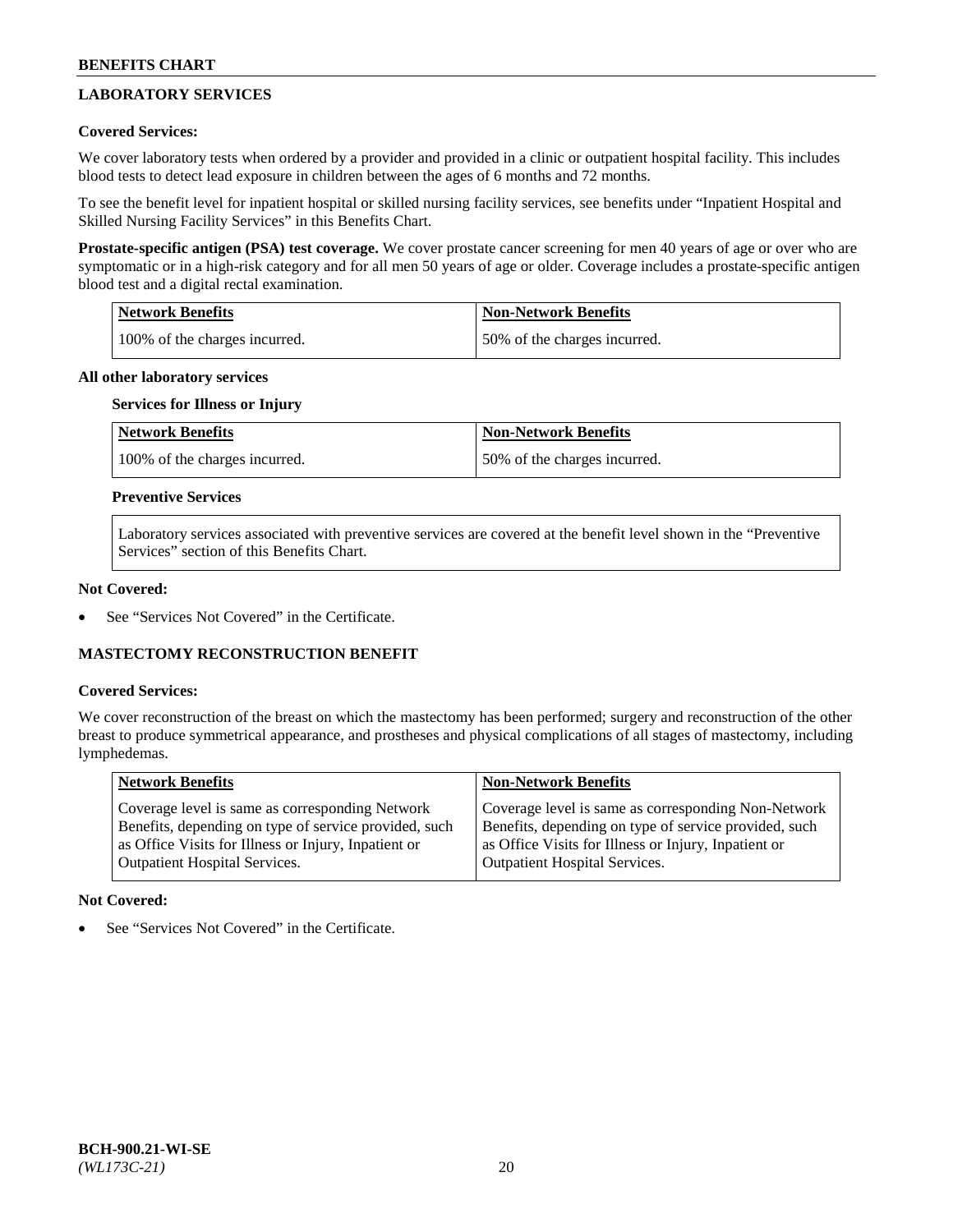## **MEDICATION THERAPY DISEASE MANAGEMENT PROGRAM**

### **Covered Services:**

If you meet our criteria for coverage, you may qualify for our Medication Therapy Disease Management Program.

The program covers consultations with a designated Network pharmacist.

Covered services are based on established medical policies, which are subject to periodic review and modification by the medical directors. These medical policies (medical coverage criteria) are available by calling Member Services, or logging on to your "*my*HealthPartners" account at [healthpartners.com.](http://www.healthpartners.com/)

| Network Benefits                                            | <b>Non-Network Benefits</b> |
|-------------------------------------------------------------|-----------------------------|
| 100% of the charges incurred.<br>Deductible does not apply. | No coverage.                |

### **Not Covered:**

See "Services Not Covered" in the Certificate.

## **OFFICE VISITS FOR ILLNESS OR INJURY**

### **Covered Services:**

We cover the following when medically necessary: professional medical and surgical services and related supplies, including biofeedback, of physicians and other health care providers; blood and blood products (unless replaced) and blood derivatives.

We cover diagnosis and treatment of illness or injury to the eyes. Where contact or eye glass lenses are prescribed as medically necessary for the post-operative treatment of cataracts or for the treatment of aphakia, or keratoconus, we cover the initial evaluation, lenses and fitting. Insureds must pay for lens replacement beyond the initial pair.

## **Office Visits**

| Network Benefits              | <b>Non-Network Benefits</b>  |
|-------------------------------|------------------------------|
| 100% of the charges incurred. | 50% of the charges incurred. |

#### **Convenience Clinics**

| Network Benefits              | <b>Non-Network Benefits</b>  |
|-------------------------------|------------------------------|
| 100% of the charges incurred. | 50% of the charges incurred. |

#### **Scheduled Telephone Visits**

| <b>Network Benefits</b>       | Non-Network Benefits         |
|-------------------------------|------------------------------|
| 100% of the charges incurred. | 50% of the charges incurred. |

#### **E-Visits**

#### **Access to Online Care through virtuwell a[t virtuwell.com](https://www.virtuwell.com/)**

| <b>Network Benefits</b>       | <b>Non-Network Benefits</b> |
|-------------------------------|-----------------------------|
| 100% of the charges incurred. | Not applicable.             |

## **All Other E-Visits**

| <b>Network Benefits</b>       | <b>Non-Network Benefits</b>  |
|-------------------------------|------------------------------|
| 100% of the charges incurred. | 50% of the charges incurred. |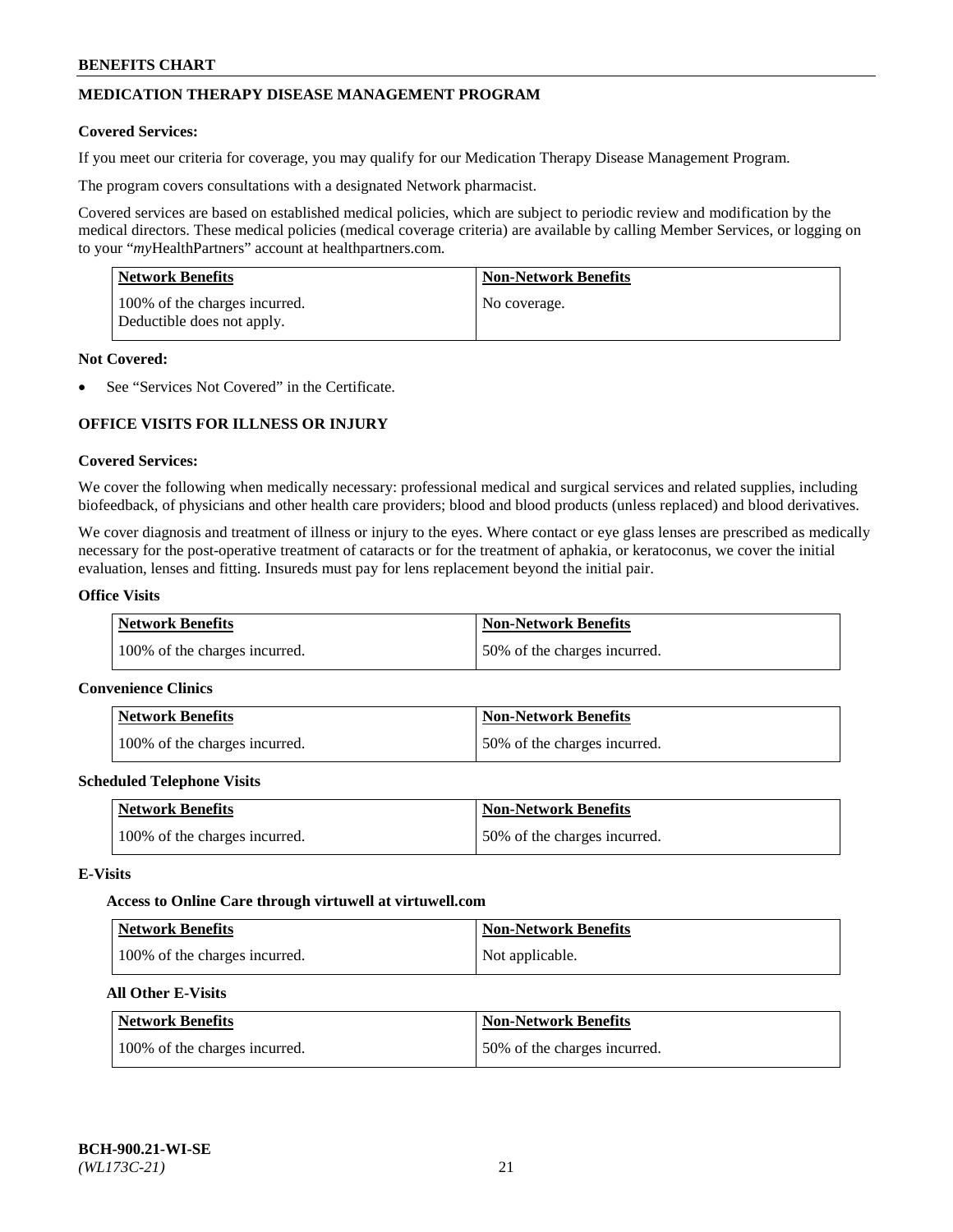### **Injections Administered in a Physician's Office, other than immunizations**

### **Allergy Injections**

| Network Benefits              | <b>Non-Network Benefits</b>  |
|-------------------------------|------------------------------|
| 100% of the charges incurred. | 50% of the charges incurred. |

## **All Other Injections**

| <b>Network Benefits</b>       | <b>Non-Network Benefits</b>  |
|-------------------------------|------------------------------|
| 100% of the charges incurred. | 50% of the charges incurred. |

### **Not Covered:**

- Court ordered treatment, except as described in this Benefits Chart. Any resulting court ordered treatment for mental health services will be subject to the Certificate's requirement for medical necessity.
- See "Services Not Covered" in the Certificate.

### **PEDIATRIC EYEWEAR**

### **Covered Services:**

We cover pediatric eyewear for children under age 19, subject to our medical coverage criteria. Coverage under this provision will continue until the end of the month in which the child turns age 19. These medical policies (medical coverage criteria) are available by calling Member Services, or logging on to your "*my*HealthPartners" account a[t healthpartners.com.](https://www.healthpartners.com/hp/index.html)

| Network Benefits              | <b>Non-Network Benefits</b> |
|-------------------------------|-----------------------------|
| 100% of the charges incurred. | No coverage.                |

Limited to one pair of eyeglasses (lenses and frames), or one pair of contact lenses per calendar year.

### **Not Covered:**

See "Services Not Covered" in the Certificate.

## **PHYSICAL THERAPY, OCCUPATIONAL THERAPY, SPEECH THERAPY AND OTHER SPECIFIED THERAPIES**

#### **Covered Services:**

We cover the following physical therapy, occupational therapy and speech therapy services:

- Medically necessary rehabilitative care to correct the effects of illness or injury.
- Habilitative care rendered for congenital, developmental or medical conditions which have significantly limited the successful initiation of normal speech and normal motor development.

Massage therapy which is performed in conjunction with other treatment/modalities by a physical or occupational therapist is part of a prescribed treatment plan and is not billed separately is covered.

We cover services provided in a clinic. To see the benefit level for inpatient hospital or skilled nursing facility services, see benefits under "Inpatient Hospital and Skilled Nursing Facility Services".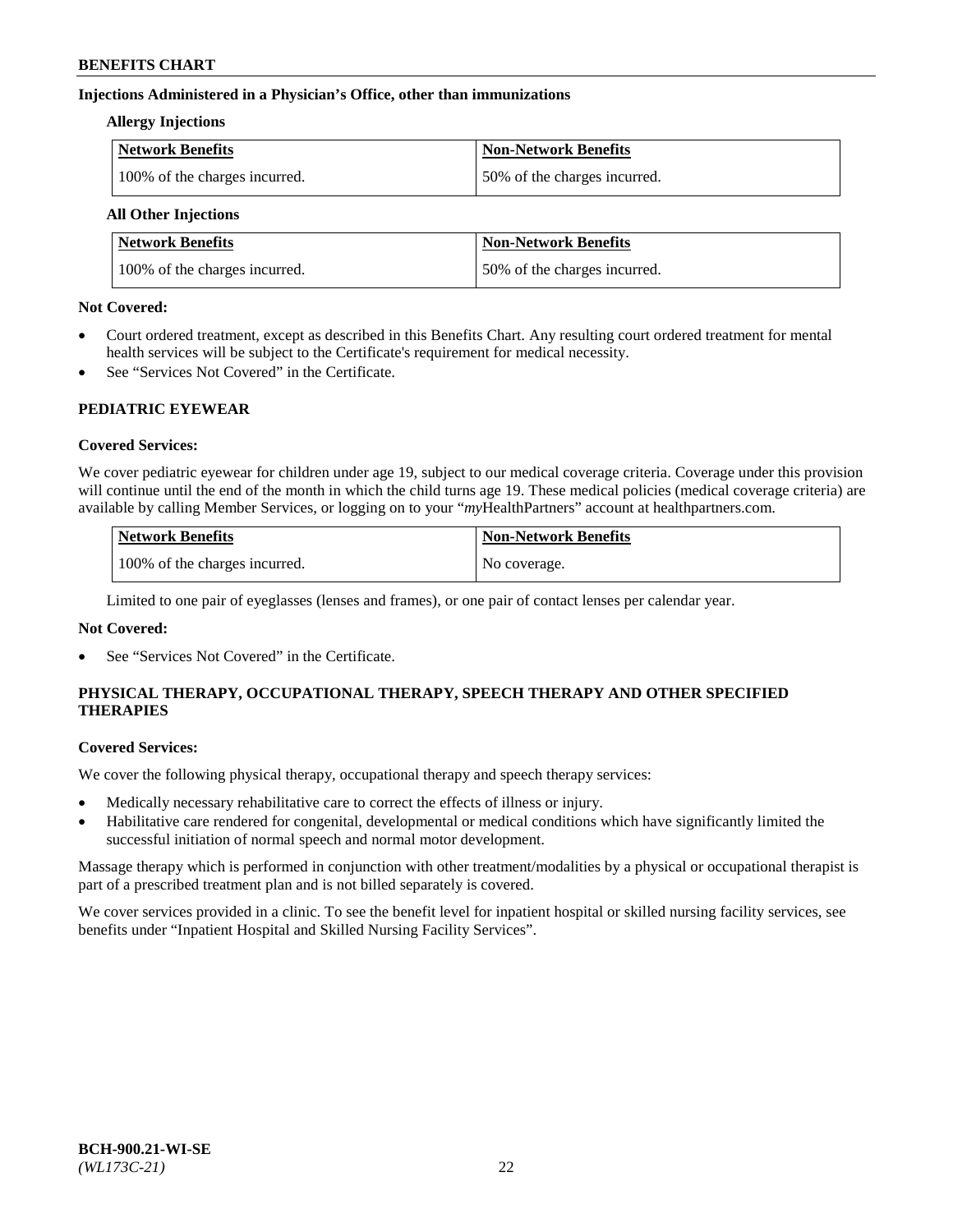### **Rehabilitative Care**

| <b>Network Benefits</b>                                                                       | <b>Non-Network Benefits</b>                                                                   |
|-----------------------------------------------------------------------------------------------|-----------------------------------------------------------------------------------------------|
| 100% of the charges incurred.                                                                 | 50% of the charges incurred.                                                                  |
| Physical, Occupational and Speech Therapy are<br>limited to 20 visits each per calendar year. | Physical, Occupational and Speech Therapy are<br>limited to 20 visits each per calendar year. |

In addition to the services provided above, we cover a minimum of:

- 20 visits per calendar year for pulmonary rehabilitation therapy.
- 36 visits per calendar year for cardiac rehabilitation therapy.
- 30 visits per calendar year for post-cochlear implant aural therapy.
- 20 visits per calendar year for cognitive rehabilitation therapy.

The maximum number of visits is combined for Network Benefits and Non-Network Benefits.

### **Habilitative Services**

| <b>Network Benefits</b>                                                                       | <b>Non-Network Benefits</b>                                                                   |
|-----------------------------------------------------------------------------------------------|-----------------------------------------------------------------------------------------------|
| 100% of the charges incurred.                                                                 | 50% of the charges incurred.                                                                  |
| Physical, Occupational and Speech Therapy are<br>limited to 20 visits each per calendar year. | Physical, Occupational and Speech Therapy are<br>limited to 20 visits each per calendar year. |

The maximum number of visits is combined for Network Benefits and Non-Network Benefits.

### **Not Covered:**

- Massage therapy for the purpose of comfort or convenience of the Insured.
- See "Services Not Covered" in the Certificate.

### **PRESCRIPTION DRUG SERVICES**

### **Covered Services:**

We cover prescription drugs and medications that can be self-administered or are administered in a physician's office.

We will refill a prescription for eye drops covered under this Benefits Chart if the Insured requests a refill and the original prescription specified that additional quantities would be needed, providing the refill request does not exceed the quantities needed, and the following conditions are met:

- If the Insured requests a 30-day refill supply, the request must be made between 22 and 30 days of the later of (a) the original date that the prescription was distributed to the insured or (b) the date that the most recent refill was distributed to the Insured; or
- If the Insured requests a 90-day refill supply, the request must be made between 67 and 90 days of the later of (a) the original date that the prescription was distributed to the insured or (b) the date that the most recent refill was distributed to the Insured.

#### **For Network Benefits, drugs and medications must be obtained at a Network pharmacy.**

#### **For Non-Network Benefits, drugs and medications must be part of the formulary.**

#### **Outpatient Drugs (except as specified below)**

| <b>Network Benefits</b>                                                                                                                                      | <b>Non-Network Benefits</b>  |
|--------------------------------------------------------------------------------------------------------------------------------------------------------------|------------------------------|
| Formulary drugs are covered at 100% of the charges<br>incurred.                                                                                              | 50% of the charges incurred. |
| Formulary insulin is considered preventive and is not<br>subject to your deductible. In no event will your cost for<br>a formulary insulin drug exceed \$25. |                              |
| Non-formulary drugs are covered at 80% of the charges<br>incurred.                                                                                           |                              |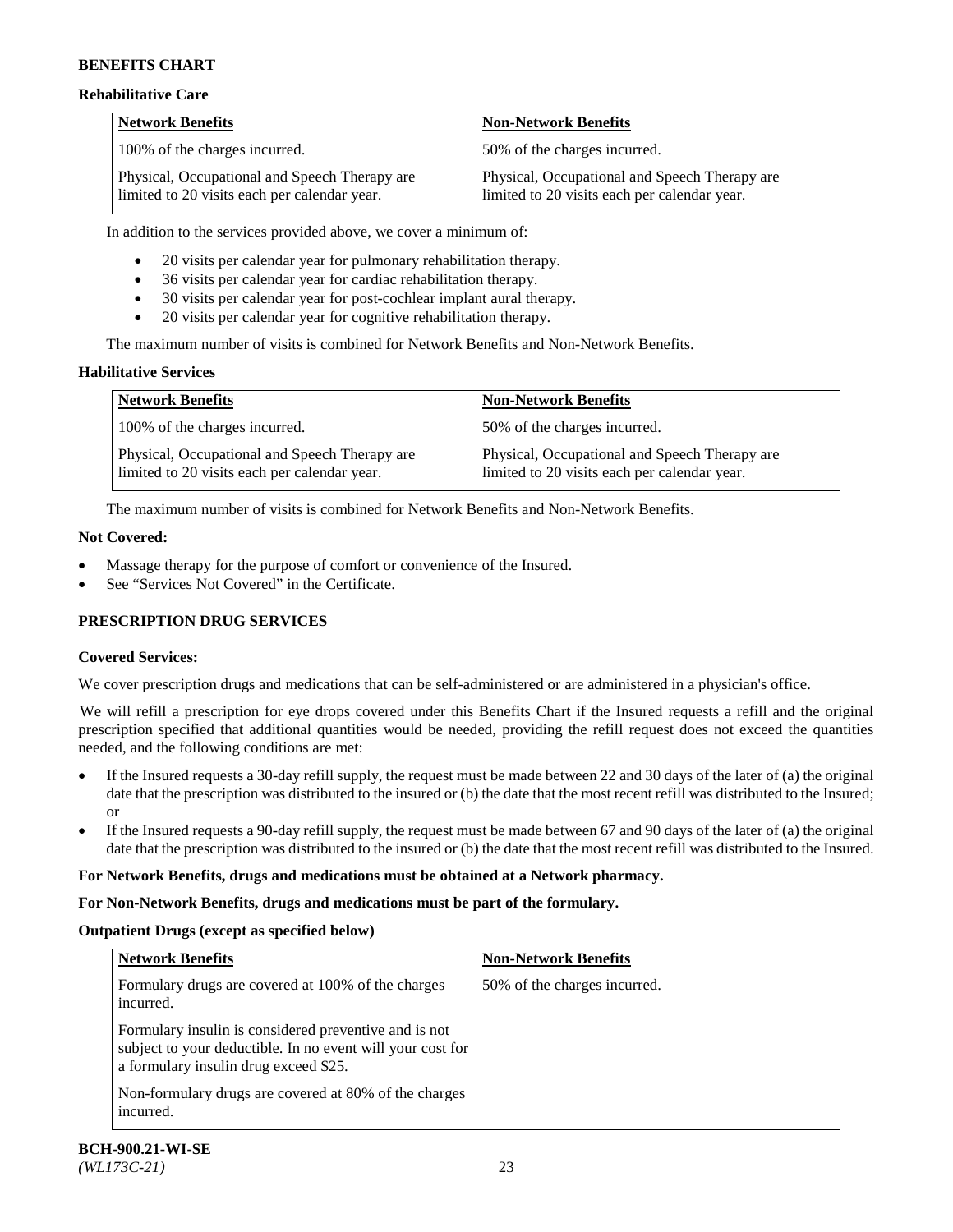**Oral chemotherapy drugs** are included on the Specialty Drug List. However, you pay the applicable outpatient drug benefit. As required by Wisconsin law, you will not pay higher cost sharing (deductible, copayment or coinsurance) for orally administered chemotherapy drugs than you pay for injected or intravenously administered chemotherapy drugs.

### **Mail Order Drugs**

| <b>Network Benefits</b>                                                                                                                                                       | <b>Non-Network Benefits</b>           |
|-------------------------------------------------------------------------------------------------------------------------------------------------------------------------------|---------------------------------------|
| For your convenience, you may also get up to a 93-day<br>supply of outpatient prescription drugs that can be self-<br>administered through the designated mail order service. | See Network Mail Order Drugs Benefit. |
| New prescriptions to treat certain chronic conditions<br>and trial drugs will be limited to quantity limits<br>described at the end of this section.                          |                                       |
| Specialty Drugs are not available through the mail order<br>service.                                                                                                          |                                       |

### **Tobacco Cessation Drugs are covered for all FDA approved tobacco cessation drugs**

| Network Benefits                                            | Non-Network Benefits         |
|-------------------------------------------------------------|------------------------------|
| 100% of the charges incurred.<br>Deductible does not apply. | 50% of the charges incurred. |

### **Contraceptive Drugs**

| <b>Network Benefits</b>                                                                                                                                         | <b>Non-Network Benefits</b>  |
|-----------------------------------------------------------------------------------------------------------------------------------------------------------------|------------------------------|
| 100% of the charges incurred for formulary drugs.<br>Deductible does not apply.                                                                                 | 50% of the charges incurred. |
| If a physician requests that a non-formulary<br>contraceptive drug be dispensed as written, the drug<br>will be covered at 100%, not subject to the deductible. |                              |

### **Specialty Drugs that are Self-Administered**

| <b>Network Benefits</b>                                                                                              | <b>Non-Network Benefits</b> |
|----------------------------------------------------------------------------------------------------------------------|-----------------------------|
| 100% of the charges incurred.                                                                                        | No coverage.                |
| Specialty Drugs are limited to drugs on the Specialty<br>Drug List and must be obtained from a designated<br>vendor. |                             |

**Oral chemotherapy drugs** are included on the Specialty Drug List. However, you pay the applicable outpatient drug benefit. As required by Wisconsin law, you will not pay higher cost sharing (deductible, copayment or coinsurance) for orally administered chemotherapy drugs than you pay for injected or intravenously administered chemotherapy drugs.

#### **Limitations:**

- Certain drugs may require prior authorization as indicated on the formulary. HealthPartners may require prior authorization for the drug and also the site where the drug will be provided. Certain drugs are subject to our utilization review process and quantity limits.
- Certain non-formulary drugs require prior authorization. In addition, certain drugs may be subject to any quantity limits applied as part of our trial program.
- If an Insured requests a brand name drug when there is a generic equivalent, the brand name drug will be covered up to the charge that would apply to the generic drug, minus any required copayment. If a physician requests that a brand name drug be dispensed as written, and we determine the brand name drug is medically necessary, the drug will be paid at the nonformulary benefit..
- We may require insureds to try over-the-counter (OTC) drug alternatives before approving more costly formulary prescription drugs.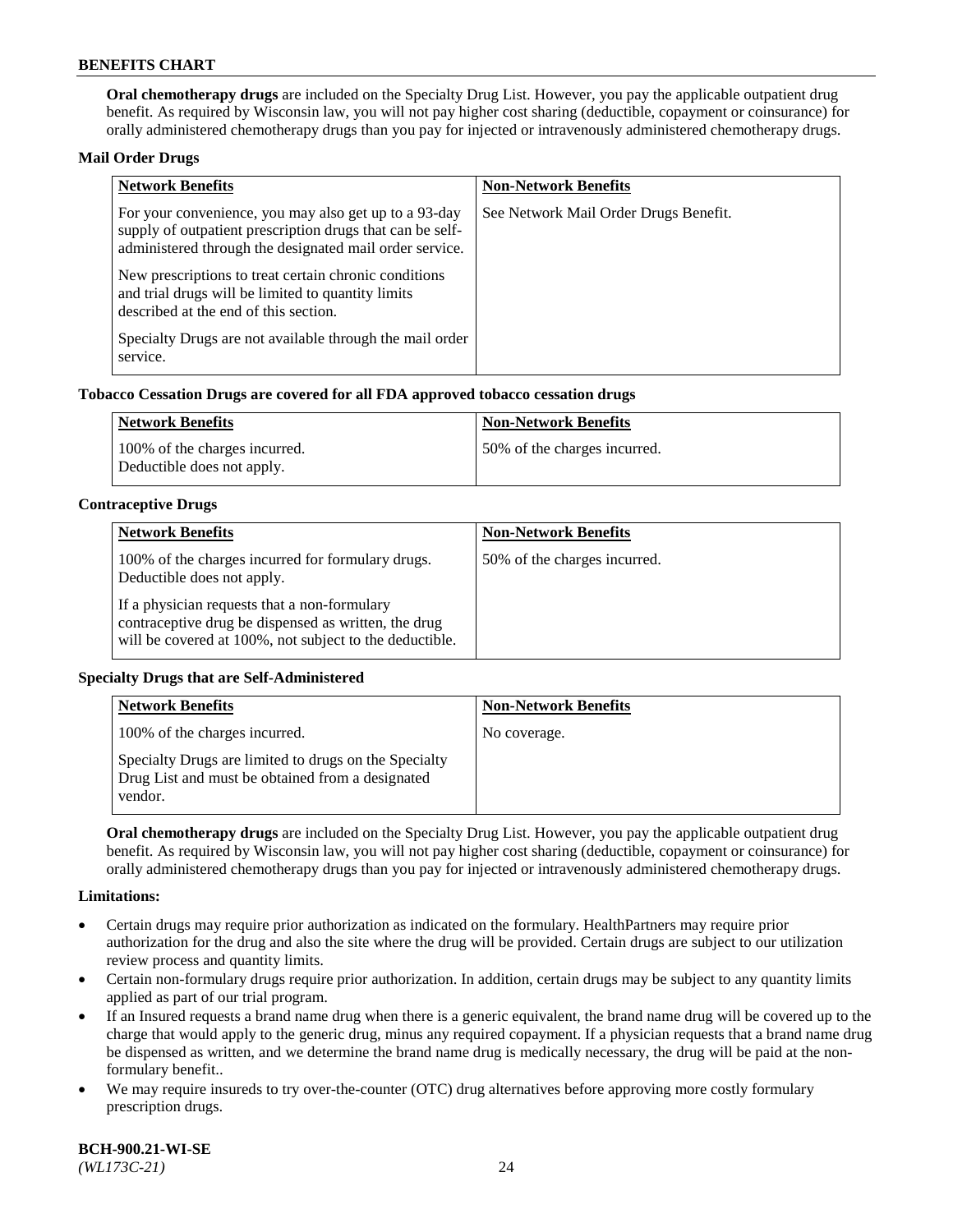- Unless otherwise specified in the Prescription Drug Services section, you may receive up to a 31-day supply per prescription.
- A 93-day supply will be covered and dispensed only at pharmacies that participate in our extended day supply program.
- New prescriptions to treat certain chronic conditions are limited to a 31-day supply.
- No more than a 31-day supply of specialty drugs will be covered and dispensed at a time unless it's a manufacturer supplied drug that cannot be split that supplies the member with more than a 31-day supply.
- If a copayment is required, you must pay one copayment for each 31-day supply, or portion thereof. **Not Covered:**
- Replacement of prescription drugs, medications, equipment and supplies due to loss, damage or theft.
- Nonprescription (over-the-counter) drugs or medications, including, but not limited to, vitamins, supplements, homeopathic remedies, and non-FDA approved drugs, unless listed on the formulary and prescribed by a physician or legally authorized health care provider under applicable state and federal law. This exclusion does not include over-thecounter contraceptives for women as allowed under the Affordable Care Act when the Insured obtains a prescription for the item. In addition, if the Insured obtains a prescription, this exclusion does not include aspirin to prevent cardiovascular disease for men and women of certain ages; folic acid supplements for women who may become pregnant; fluoride chemoprevention supplements for children without fluoride in their water source; and iron supplements for children age 6-12 who are at risk for anemia.
- All drugs for the treatment of sexual dysfunction.
- All drugs for the treatment of growth deficiency.
- All drugs for the treatment of infertility.
- Medical cannabis.
- Drugs on the Excluded Drug List. The Excluded Drug List includes select drugs within a therapy class that are not eligible for coverage. This includes drugs that may be excluded for certain indications. The Excluded Drug List is available at [healthpartners.com.](http://www.healthpartners.com/)
- Drugs that are newly approved by the FDA until they are reviewed and approved by HealthPartners Pharmacy and Therapeutics Committee.
- Medical devices approved by the FDA will not be covered under the Prescription Drug Services section unless they are on our formulary. Covered medical devices are generally submitted and reimbursed under your medical benefits.
- See "Services Not Covered" in the Certificate.

### **PREVENTIVE SERVICES**

#### **Applicable Definitions:**

**Routine Preventive Services** are routine health care services that include screenings, check-ups and counseling to prevent illness, disease or other health problems before symptoms occur.

**Diagnostic Services** are services to help a provider understand your symptoms, diagnose illness and decide what treatment may be needed. They may be the same services that are listed as preventive services, but they are being used as diagnostic services. Your provider will determine if these services are preventive or diagnostic. These services are not preventive if received as part of a visit to diagnose, manage or maintain an acute or chronic medical condition, illness or injury. When that occurs, unless otherwise indicated below, standard deductibles, copayments or coinsurance apply.

#### **Covered Services:**

We cover preventive services that meet any of the requirements under the Affordable Care Act (ACA) shown in the bulleted items below. These preventive services are covered at 100% under the Network Benefits with no deductible, copayments or coinsurance. (If a preventive service is not required by the ACA and it is covered at a lower benefit level, it will be specified below.) Preventive benefits mandated under the ACA are subject to periodic review and modification. Changes would be effective in accordance with the federal rules. Preventive services mandated by the ACA include:

- Evidence-based items or services that have in effect a rating of A or B in the current recommendations of the United States Preventive Services Task Force with respect to the individual;
- Immunizations for routine use in children, adolescents, and adults that have in effect a recommendation from the Advisory Committee on Immunization Practices of the Centers for Disease Control and Prevention with respect to the individual;
- With respect to infants, children, and adolescents, evidence-informed preventive care and screenings provided for in comprehensive guidelines supported by the Health Resources and Services Administration; and
- With respect to women, preventive care and screenings provided for in comprehensive guidelines supported by the Health Resources and Services Administration.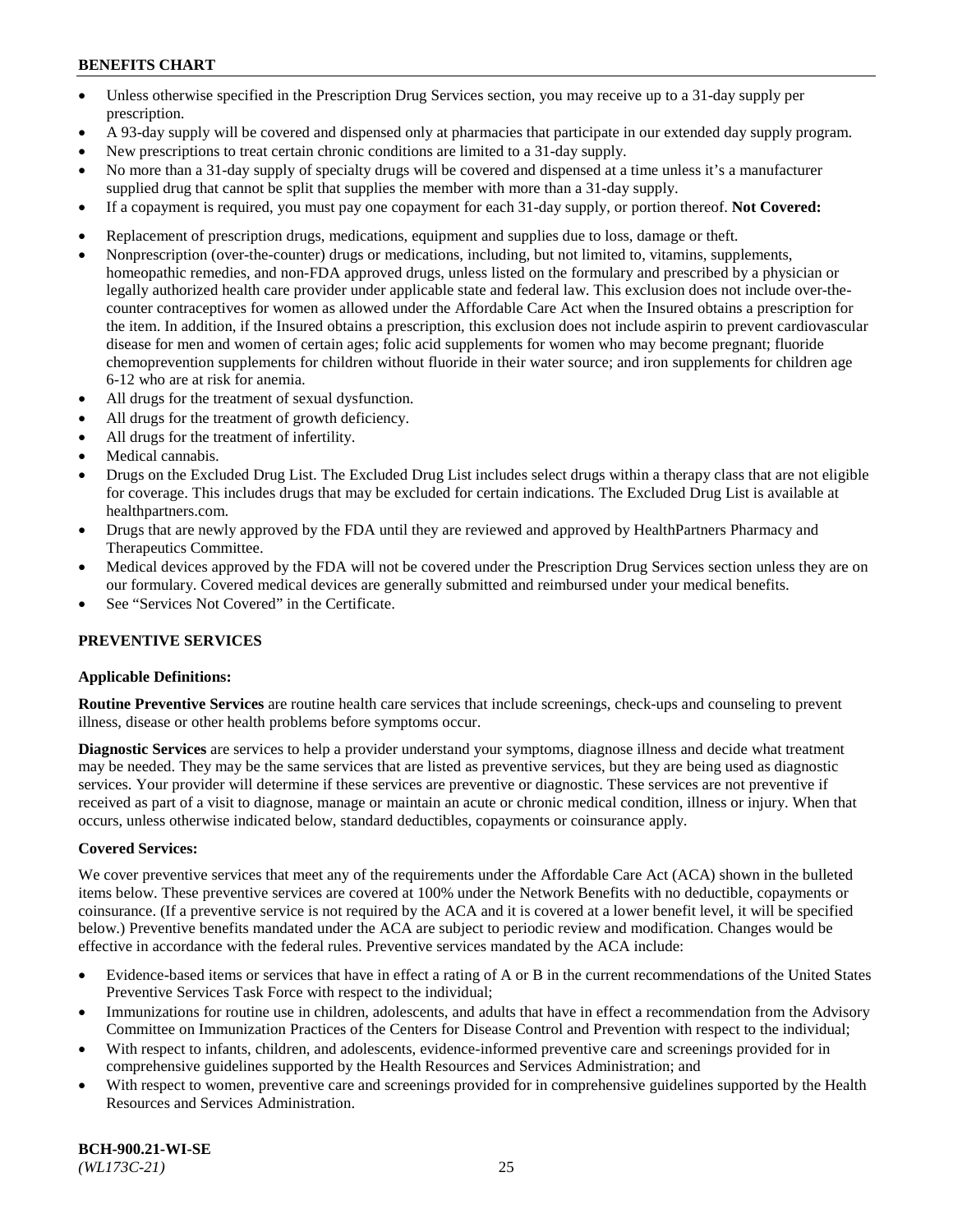Covered services are based on established medical policies, which are subject to periodic review and modification by the medical or dental directors. These medical policies (medical coverage criteria) are available by calling Member Services, or logging on to your "*my*HealthPartners" account at [healthpartners.com.](https://www.healthpartners.com/hp/index.html)

### **ACA and state mandated preventive services are covered as follows:**

**Routine Health Exams and Periodic Health Assessments.** A physician or health care provider will counsel you as to how often health assessments are needed based on age, sex and health status. This includes screening and counseling for tobacco cessation and all FDA approved tobacco cessation medications including over-the-counter drugs (as shown in the Prescription Drug Services section).

| <b>Network Benefits</b>                                     | <b>Non-Network Benefits</b>  |
|-------------------------------------------------------------|------------------------------|
| 100% of the charges incurred.<br>Deductible does not apply. | 50% of the charges incurred. |

**Child Health Supervision Services.** This includes pediatric preventive services such as newborn screenings, appropriate immunizations, developmental assessments and laboratory services appropriate to the age of the child from birth to 72 months and appropriate immunizations to age 18.

| Network Benefits                                            | Non-Network Benefits         |
|-------------------------------------------------------------|------------------------------|
| 100% of the charges incurred.<br>Deductible does not apply. | 50% of the charges incurred. |

### **Routine Prenatal Care and Exams**

| <b>Network Benefits</b>                                     | <b>Non-Network Benefits</b>  |
|-------------------------------------------------------------|------------------------------|
| 100% of the charges incurred.<br>Deductible does not apply. | 50% of the charges incurred. |

**Routine Postnatal Care.** This includes health exams, assessments, education and counseling relating to the period immediately after childbirth.

| Network Benefits                                            | <b>Non-Network Benefits</b>  |
|-------------------------------------------------------------|------------------------------|
| 100% of the charges incurred.<br>Deductible does not apply. | 50% of the charges incurred. |

**Routine Screening Procedures for Cancer.** This includes colorectal screening starting at age 50 and under age 50 for people at high risk of colorectal cancer. This also includes cancer screenings recommended by the USPSTF with an A or B rating. Women's preventive health services below describe additional routine screening procedures for cancer.

| <b>Network Benefits</b>                                     | Non-Network Benefits         |
|-------------------------------------------------------------|------------------------------|
| 100% of the charges incurred.<br>Deductible does not apply. | 50% of the charges incurred. |

**Professional Voluntary Family Planning Services.** This includes services to prevent or delay a pregnancy, including counseling and education. Services must be provided by a licensed provider.

| <b>Network Benefits</b>                                     | <b>Non-Network Benefits</b>   |
|-------------------------------------------------------------|-------------------------------|
| 100% of the charges incurred.<br>Deductible does not apply. | 150% of the charges incurred. |

### **Adult Immunizations**

| <b>Network Benefits</b>                                     | <b>Non-Network Benefits</b>  |
|-------------------------------------------------------------|------------------------------|
| 100% of the charges incurred.<br>Deductible does not apply. | 50% of the charges incurred. |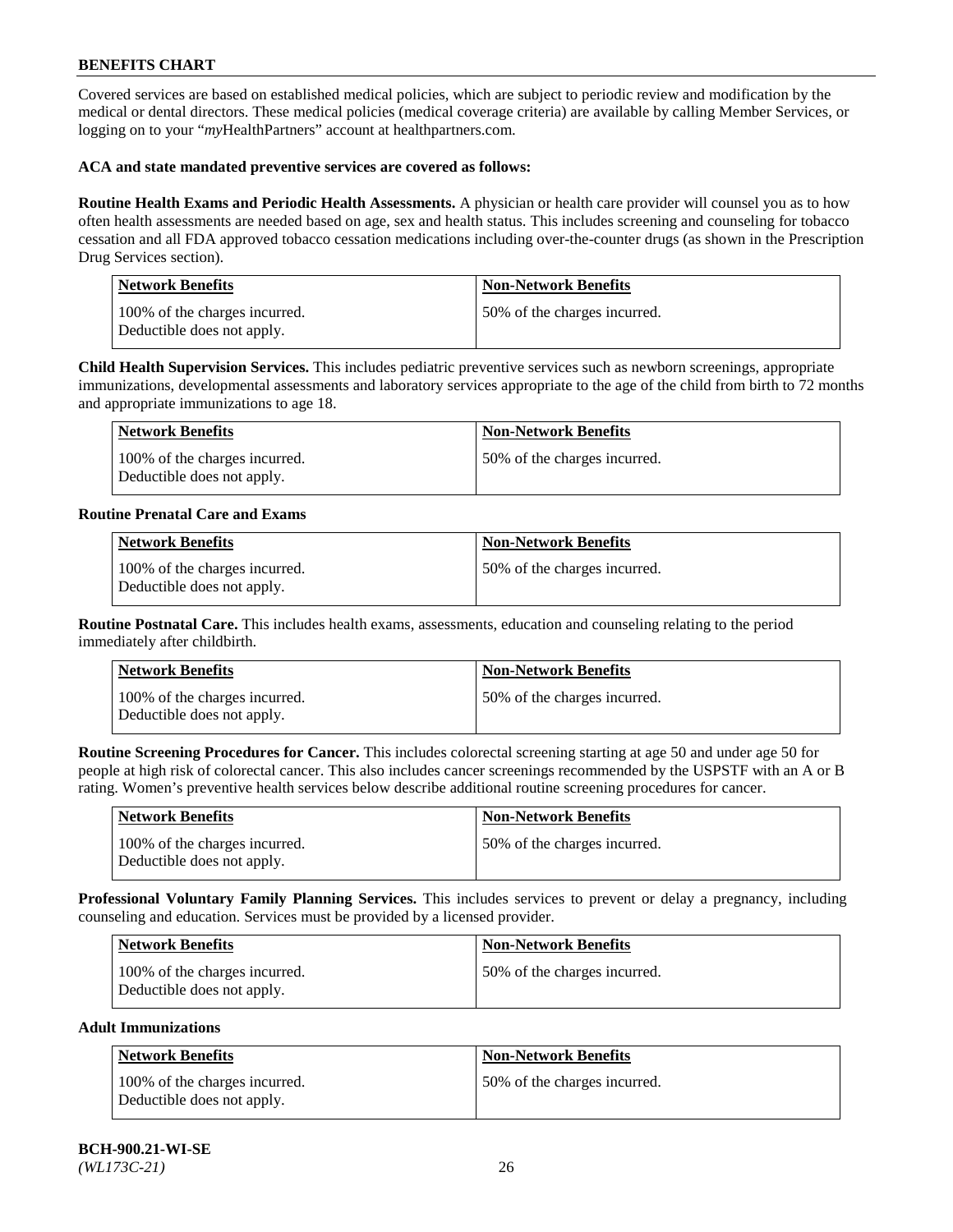**Women's Preventive Health Services.** This includes mammograms, screenings for cervical cancer (pap smears), breast pumps, human papillomavirus (HPV) testing, counseling for sexually transmitted infections, counseling and screening for human immunodeficiency virus (HIV), and all FDA approved contraceptive methods as prescribed by a doctor, sterilization procedures, education and counseling (see the Prescription Drug Services section for coverage of oral contraceptive drugs). We also provide genetic screening for BRCA if someone in your family has the gene or you have a diagnosis of cancer.

The U.S. Preventive Services Task Force (USPSTF) recommends screening mammography, with or without clinical breast examination (CBE), every 1-2 years for women aged 40 and older. For women age 50 and older, we cover an annual mammogram.

| Network Benefits                                            | <b>Non-Network Benefits</b>  |
|-------------------------------------------------------------|------------------------------|
| 100% of the charges incurred.<br>Deductible does not apply. | 50% of the charges incurred. |

**Obesity Screening and Management.** We cover obesity screening and counseling for all ages during a routine preventive care exam. If you are age 18 or older and have a body mass index of 30 or more, we also cover intensive obesity management to help you lose weight. Your primary care doctor can coordinate these services.

| Network Benefits                                            | <b>Non-Network Benefits</b>  |
|-------------------------------------------------------------|------------------------------|
| 100% of the charges incurred.<br>Deductible does not apply. | 50% of the charges incurred. |

**Preventive Medications.** We cover preventive medications currently recommended by USPSTF with an A or B rating if they are prescribed by your medical provider and they are listed on our formulary. Preventive medications are subject to periodic review and modification. Changes would be effective in accordance with the federal rules and reflected in our current medical coverage criteria for preventive care services.

| <b>Network Benefits</b>                                     | <b>Non-Network Benefits</b>  |
|-------------------------------------------------------------|------------------------------|
| 100% of the charges incurred.<br>Deductible does not apply. | 50% of the charges incurred. |

**In addition to any ACA or state mandated preventive services referenced above, we cover the following eligible services:**

### **Routine Eye and Hearing Exams**

| <b>Network Benefits</b>                                     | <b>Non-Network Benefits</b>  |
|-------------------------------------------------------------|------------------------------|
| 100% of the charges incurred.<br>Deductible does not apply. | 50% of the charges incurred. |

**Ovarian Cancer Surveillance Test for Women who are at Risk.** "At risk for ovarian cancer" means (1) having a family history that includes any of the following: one or more first-degree or second-degree relatives with ovarian cancer, clusters of female relatives with breast cancer or nonpolyposis colorectal cancer; or (2) testing positive for BRCA1 or BRCA2 mutations. "Surveillance test for ovarian cancer" means annual screening using CA-125 serum tumor marker testing, transvaginal ultrasound, pelvic examination or other proven ovarian screening tests currently being evaluated by the federal Food and Drug Administration or by the National Cancer Institute.

| <b>Network Benefits</b>                               | <b>Non-Network Benefits</b>                           |
|-------------------------------------------------------|-------------------------------------------------------|
| Coverage level is same as corresponding Network       | Coverage level is same as corresponding Non-Network   |
| Benefits, depending on type of service provided, such | Benefits, depending on type of service provided, such |
| as Diagnostic Imaging Services, Laboratory Services   | as Diagnostic Imaging Services, Laboratory Services   |
| or Office Visits for Illness or Injury, or Preventive | or Office Visits for Illness or Injury, or Preventive |
| Services.                                             | Services.                                             |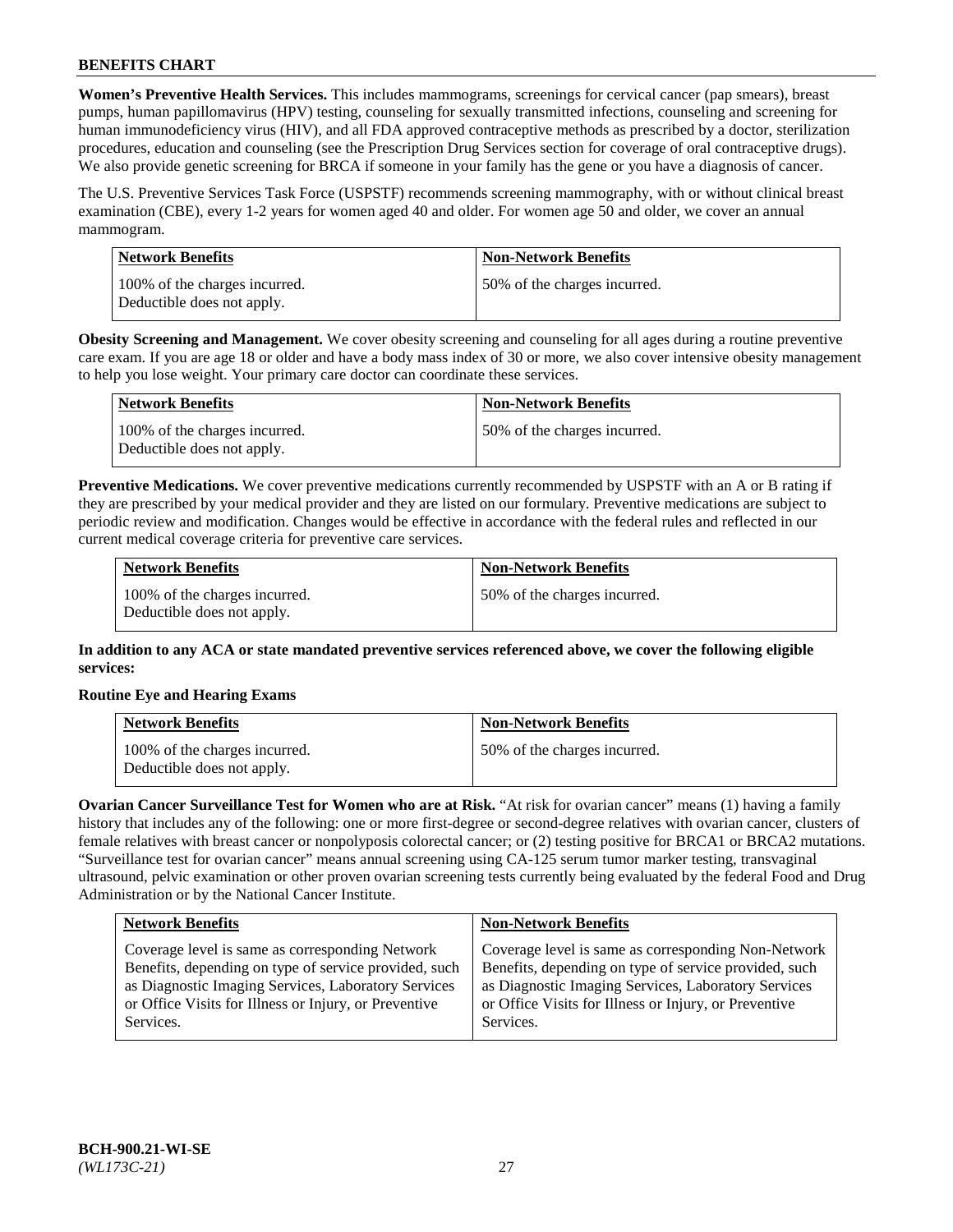### **Limitations:**

• Services are not preventive if received as part of a visit to diagnose, manage or maintain an acute or chronic medical condition, illness or injury. When that occurs, unless otherwise indicated above, standard deductibles, copayments or coinsurance apply.

### **Not Covered:**

See "Services Not Covered" in the Certificate.

### **TRANSPLANT SERVICES**

### **Applicable Definitions:**

**Autologous.** This is when the source of cells is from the individual's own marrow or stem cells.

**Allogeneic.** This is when the source of cells is from a related or unrelated donor's marrow or stem cells.

**Allogeneic Bone Marrow Transplant.** This is when the bone marrow is harvested from the related or unrelated donor and stored. The patient undergoes treatment which includes tumor ablation with high-dose chemotherapy and/or radiation. The bone marrow is reinfused (transplanted).

**Autologous Bone Marrow Transplant.** This is when the bone marrow is harvested from the individual and stored. The patient undergoes treatment which includes tumor ablation with high-dose chemotherapy and/or radiation. The bone marrow is reinfused (transplanted).

**Autologous/Allogeneic Stem Cell Support.** This is a treatment process that includes stem cell harvest from either bone marrow or peripheral blood, tumor ablation with high-dose chemotherapy and/or radiation, stem cell reinfusion, and related care. Autologous/allogeneic bone marrow transplantation and high dose chemotherapy with peripheral stem cell rescue/support are considered to be autologous/allogeneic stem cell support.

**Designated Transplant Center.** This is any health care provider, group or association of health care providers designated by us to provide services, supplies or drugs for specified transplants for our Insureds.

**Transplant Services.** This is transplantation (including retransplants) of the human organs or tissue listed below, including all related post-surgical treatment, follow-up care and drugs and multiple transplants for a related cause. Transplant services do not include other organ or tissue transplants or surgical implantation of mechanical devices functioning as a human organ, except surgical implantation of an FDA approved Ventricular Assist Device (VAD) or total artificial heart, functioning as a temporary bridge to heart transplantation.

Prior authorization is required prior to consultation to support coordination of care and benefits.

### **Covered Services:**

We cover eligible transplant services (as defined above) while you are covered under the Certificate. Transplants that will be considered for coverage are limited to the following:

- Kidney transplants for end-stage disease.
- Cornea transplants for end-stage disease.
- Heart transplants for end-stage disease.
- Lung transplants or heart/lung transplants for: (1) primary pulmonary hypertension; (2) Eisenmenger's syndrome; (3) endstage pulmonary fibrosis; (4) alpha 1 antitrypsin disease; (5) cystic fibrosis; and (6) emphysema.
- Liver transplants for: (1) biliary atresia in children; (2) primary biliary cirrhosis; (3) post-acute viral infection (including hepatitis A, hepatitis B antigen e negative and hepatitis C) causing acute atrophy or post-necrotic cirrhosis; (4) primary sclerosing cholangitis; (5) alcoholic cirrhosis; and (6) hepatocellular carcinoma.
- Allogeneic bone marrow transplants or peripheral stem cell support associated with high dose chemotherapy for: (1) acute myelogenous leukemia; (2) acute lymphocytic leukemia; (3) chronic myelogenous leukemia; (4) severe combined immunodeficiency disease; (5) Wiskott-Aldrich syndrome; (6) aplastic anemia; (7) sickle cell anemia; (8) non-relapsed or relapsed non-Hodgkin's lymphoma; (9) multiple myeloma; and (10) testicular cancer.
- Autologous bone marrow transplants or peripheral stem cell support associated with high-dose chemotherapy for: (1) acute leukemias; (2) non-Hodgkin's lymphoma; (3) Hodgkin's disease; (4) Burkitt's lymphoma; (5) neuroblastoma; (6) multiple myeloma; (7) chronic myelogenous leukemia; and (8) non-relapsed non-Hodgkin's lymphoma.
- Pancreas transplants for simultaneous pancreas-kidney transplants for diabetes, pancreas after kidney, living related segmental simultaneous pancreas kidney transplantation and pancreas transplant alone.